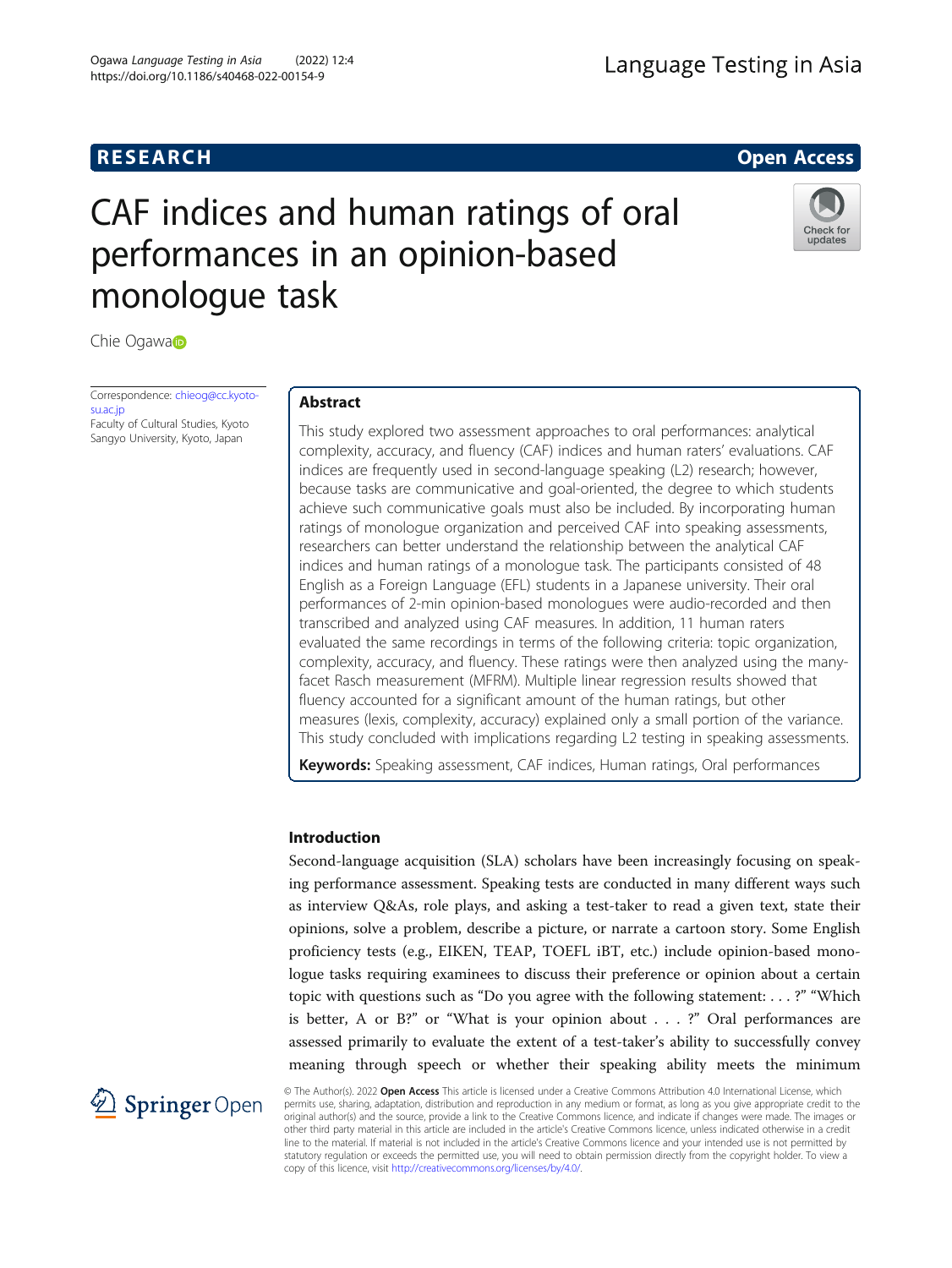requirements of the proficiency level. The following section discusses two methods of evaluating second-language (L2) oral performances: measuring recorded data using complexity, accuracy, and fluency (CAF) and human raters' oral performance.

# Complexity, accuracy, and fluency indices

CAF indices have been routinely used as indicators of learners' oral proficiency and language acquisition (Housen et al., [2012\)](#page-17-0). Skehan [\(1996\)](#page-17-0) introduced a speaking proficiency model using the terms "complexity," "accuracy," and "fluency." These three CAF dimensions have been identified as distinct areas of L2 performance based on factor analyses (Housen et al., [2012](#page-17-0); Norris & Ortega, [2009](#page-17-0)). One advantage of using the CAF measures is that doing so allows researchers to capture L2 learners' performance and proficiency comprehensibility. Most task-based studies have employed analytical measures for objective evaluations of transcribed speech data using CAF indices, because L2 performance has multiple components as conveyed by the concepts of complexity, accuracy, and fluency.

Syntactic complexity in speech research has been generally measured using speech units such as the analysis-of-speech unit (AS-unit; Foster et al., [2000\)](#page-16-0) and by calculating sentence length (e.g., mean length of AS-units; Norris & Ortega, [2009](#page-17-0)), with a longer AS-unit indicating a speaker's ability to produce more complex utterances. Another way to assess syntactic complexity is based on subordination, which refers to the number of clauses in an AS-unit (Norris & Ortega, [2009\)](#page-17-0); the higher the number of subordinate clauses in an AS-unit, the more complex the utterance. The second part of the CAF framework, accuracy, refers to the target language. Housen et al. ([2012](#page-17-0)) expanded their definition of accuracy to include appropriateness and acceptability, as the norm changes depending on the social context.

Meanwhile, fluency refers to the smooth and speedy delivery of speech without pauses, repetitions, or repairs (De Jong et al., [2015\)](#page-16-0). Three subdimensions are recognized in utterance fluency: speed fluency, breakdown fluency, and repair fluency (Tavakoli & Skehan, [2005\)](#page-17-0). Speed fluency, which is the speed or density of linguistic units, is usually measured via speech rate (e.g., number of syllables per minute). Breakdown fluency refers to the number, length, and location of pauses (Housen et al., [2012\)](#page-17-0) and is usually identified by measuring pauses or identifying where they occur in an utterance (e.g., pauses at the end or in the middle of a clause). Repair fluency pertains to the frequency of speakers' false starts, self-corrections, or repetitions. Yan et al. [\(2021](#page-17-0)) found that micro-level fluency features (e.g., mean length of run and location of pauses) had stronger explanatory power in terms of indicating how speech is perceived than macro-level features (e.g., the amount or rate of speech production). Compared to the measurable aspects of utterance fluency, perceived fluency describes the listener's impression of the speaker's fluency (Segalowitz, [2010\)](#page-17-0). In this regard, perceived fluency is the perception of how easily and efficiently the listener can comprehend the speech. Perceived fluency involves human raters, which will be explained in the following section.

# Human ratings

Speech research (e.g., De Jong & Vercellotti, [2016;](#page-16-0) Tavakoli & Skehan, [2005](#page-17-0)) has extensively used analytical CAF measures, but certain issues have been reported with these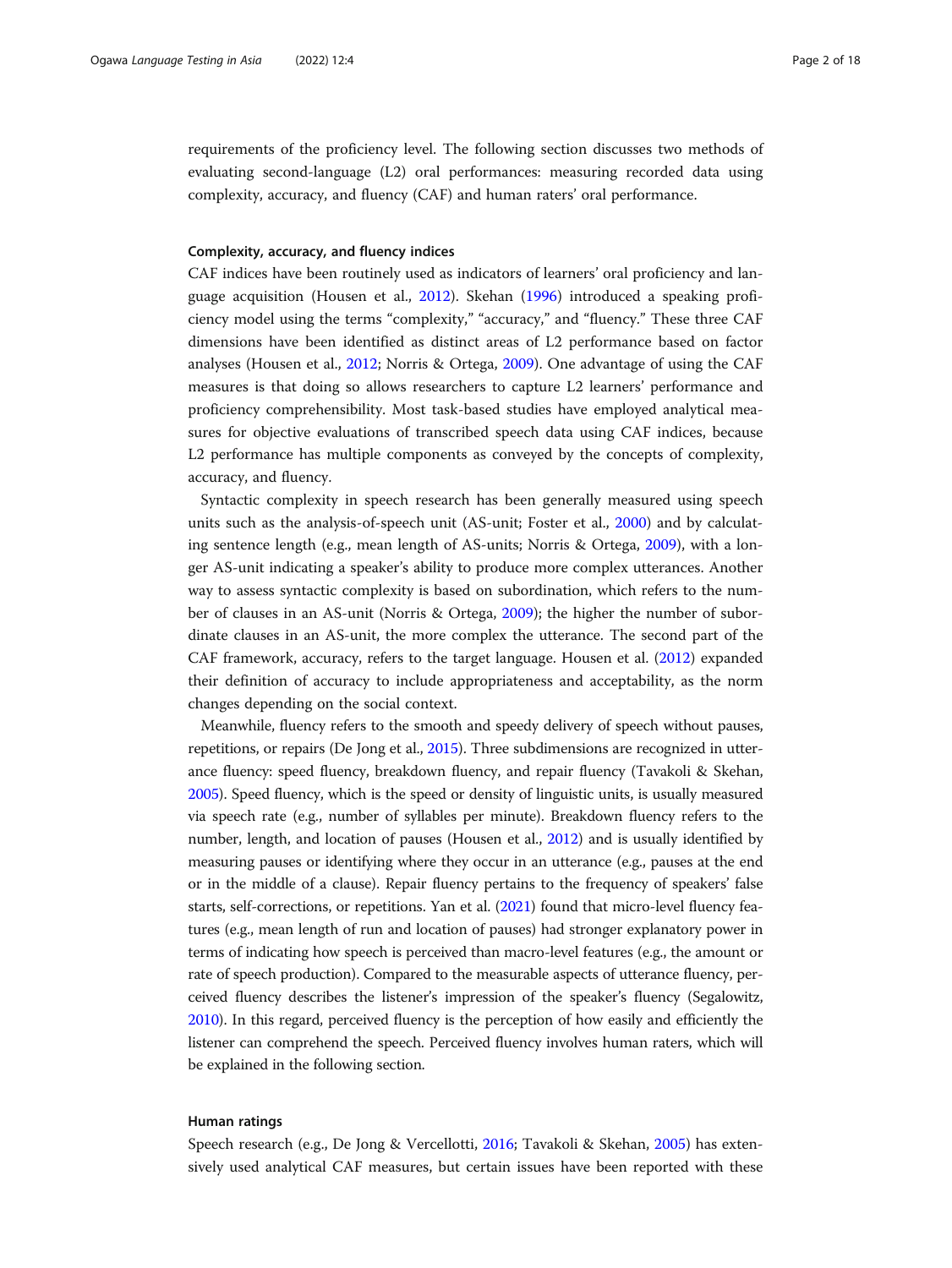measures. First, because they involve time-consuming procedures, analytical CAF measures are rarely used in classroom assessment. These procedures include transcripts of recorded speech, AS-unit-based sorting, calculations of morphosyntactic errors, number of clauses, syllables, pause length, and pause location.

Second, analytical CAF measures do not provide insights into students' extent of communicative achievement. Although these quantifiable CAF measures have been widely used in SLA speaking research, they do not reliably indicate the degree to which L2 speakers achieve communicative goals (Kuiken & Vedder, [2017](#page-17-0); Pallotti, [2009](#page-17-0)).

Third, analytical CAF measures might fail to provide sufficient ecological validity. When performing CAF analysis, researchers usually interpret the results as "the more, the better." However, faster speech cannot always guarantee a better understanding from the listeners' point of view. In this regard, perceived fluency (Segalowitz, [2010](#page-17-0)) or comprehensibility (Suzuki & Kormos, [2020](#page-17-0); Saito, [2021](#page-17-0)), which emphasizes the listener's point of view, must be considered alongside the analytical measures.

For these reasons, solely relying on analytical CAF measures is insufficient when assessing oral performance (De Jong et al., [2012;](#page-16-0) Ortega, [2003](#page-17-0); Kuiken & Vedder, [2017](#page-17-0); Pallotti, [2009](#page-17-0)). To better evaluate learners' speaking performances and to improve the use of such an approach in real-world settings, human raters should be employed to complement analytical CAF measurements (e.g., De Jong et al., [2012](#page-16-0); Iwashita et al., [2008](#page-17-0); McDonald, [2018](#page-17-0); Magne et al., [2019;](#page-17-0) Suzuki & Kormos, [2020;](#page-17-0) Tran & Saito, [2021](#page-17-0)).

Raters play important roles in assessing examinees' language proficiency. Specifically, the communicative component in language testing is considered essential. Several studies have added human raters' holistic judgments to analytical CAF indices to evaluate L2 speakers' task-based performances (e.g., Revesz et al., [2016](#page-17-0); Suzuki & Kormos, [2020](#page-17-0)). Holistic assessment in these studies often have slightly different emphases, such as the overall judgment of a speaker's degree of comprehensibility (Suzuki & Kormos, [2020](#page-17-0); Saito, [2021\)](#page-17-0), communicative adequacy (Revesz et al., [2016](#page-17-0)), overall communicative effectiveness (Sato, [2012\)](#page-17-0), and communication ability (Sato & McNamara, [2019\)](#page-17-0), or proficiency level (Yan et al., [2021](#page-17-0)), but the findings of previous studies show some features of human raters' impression of L2 speakers' oral performances.

First, perceived fluency tends to strongly predict holistic ratings. Suzuki and Kormos ([2020](#page-17-0)) found a strong association between perceived fluency and holistic rating, in which raters intuitively judged comprehensibility using a nine-point Likert scale. In Sato's ([2012](#page-17-0)) study, among grammatical accuracy, fluency, vocabulary range, pronunciation, and content elaboration/development, fluency was the second strongest predictor of overall effectiveness, followed by content development. Both studies (Suzuki & Kormos, [2020](#page-17-0); Sato, [2012](#page-17-0)) required raters to intuitively assign holistic scores without detailed descriptions. Previous findings indicate that the degree to which a speaker sounds fluent from a listener's point of view is important for communicative success.

Second, researchers have also found a relationship between human raters' holistic judgment of oral performances and analytical fluency measures. According to Revesz et al. [\(2016](#page-17-0)), a set of linguistic factors significantly influenced holistic communicative adequacy as perceived by trained raters. The frequency of filled pauses (breakdown fluency) was the strongest predictor, with fluency emerging as a critical determinant of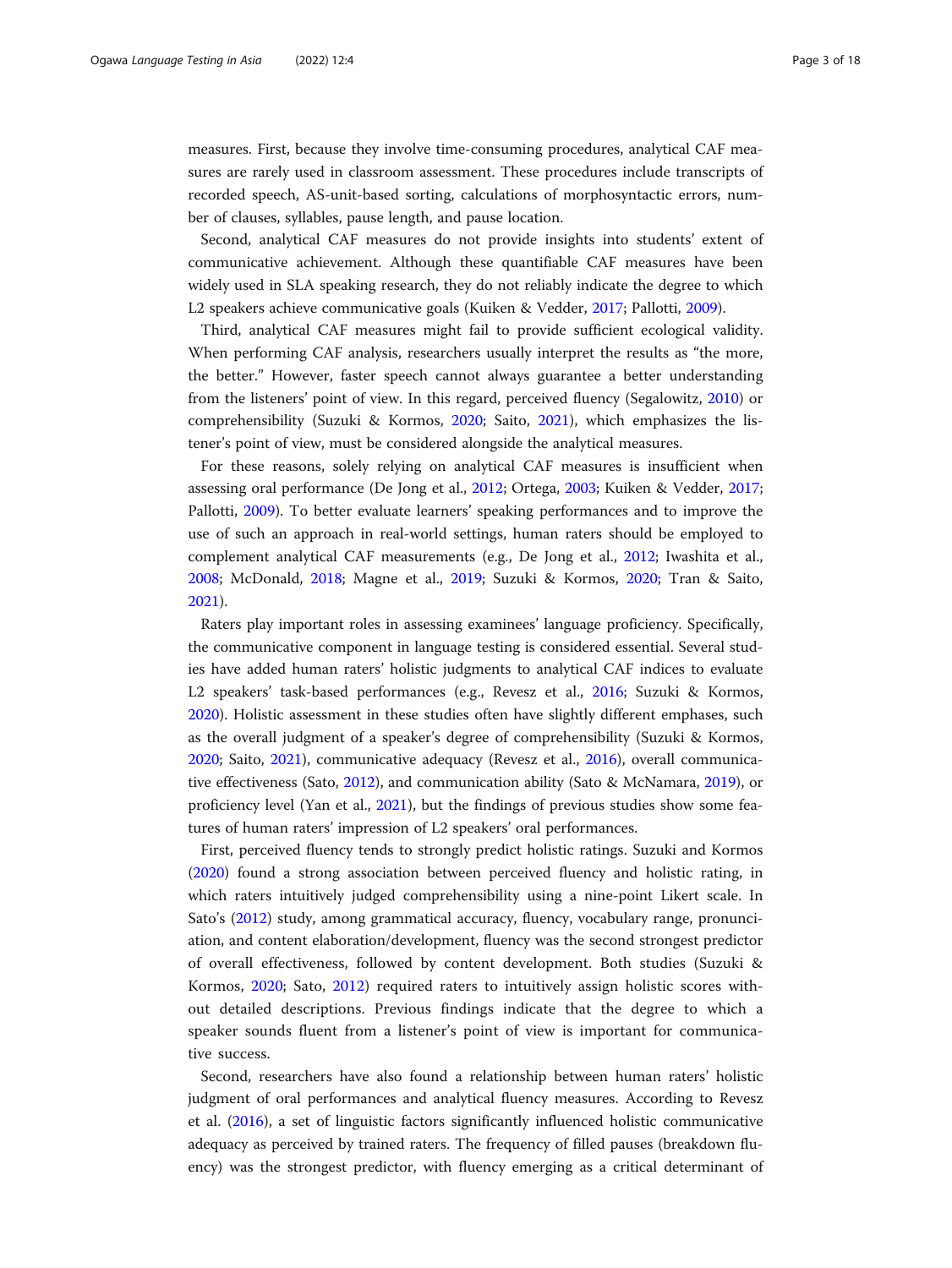holistic oral performance ratings. Suzuki and Kormos [\(2020\)](#page-17-0) also found that speed fluency measures (articulatory speed of individual words) strongly influenced ratings of perceived comprehensibility.

Third, nonlinguistic components, such as speech organization and speech elaboration, also predict raters' holistic ratings strongly. Sato's ([2012\)](#page-17-0) standardized regression coefficients showed that content elaboration/development was the strongest predictor and a crucial component of oral performance as opposed to other linguistic features including grammatical accuracy, fluency, vocabulary range, and pronunciation. Indeed, in another study by Sato and McNamara ([2019](#page-17-0)), findings from interviews and stimulated recalls showed that linguistic correctness was not necessarily the main point of raters' evaluations of communicative effectiveness, but raters positively assessed a speaker who successfully completed a task or provided better-quality content.

It would follow that intuitive holistic judgments using raw scores can be meaningful depending on the research purpose, and utilizing the holistic judgment might have strong ecological validity, as it might reflect the impressionistic judgment made by the listener during real-life communication (Saito, [2021\)](#page-17-0). However, it is still not clear that what kinds of constructs the holistic rating possesses. In addition, these intuitive ratings can also be affected by factors related to listeners (Saito, [2021\)](#page-17-0). For example, even if two listeners assess the same speech, their ratings may differ. In this regard, the manyfacet Rasch measurement (MFRM) is useful in analyzing performance data that involves three or more components such as test-takers, raters, and the evaluation criteria (Linacre, [2002](#page-17-0)). The MFRM allows for the inclusion of additional performance test variables as facets and an assessment of participants' performances based on several such facets in the performance setting. This measurement approach provides a breadth of information of how raters empirically judge participants' oral performances. Although the application of Rasch measurement in language assessment has gradually increased (Aryadoust et al., [2021](#page-16-0)), more studies would be needed to provide more detailed results regarding the MFRM's role in analyzing speaking performances.

This study seeks to fill the literature gap on speaking task performance assessment based on CAF indices and intuitive human ratings and provide more evidence from MFRM data. This study specifically examines the following research questions:

- 1. How do analytical rating scales based on organization and CAF evaluate opinionbased monologue tasks?
- 2. What do analytical CAF measures contribute to human ratings of the same opinion-based monologue tasks?

# Method

# Participants and context of the study

Forty-eight first-year Japanese students attending a private university in eastern Japan participated in the study. Eighteen of them were male and 30 were female, with an average age of 18.08 years ( $SD = .27$ ). The participants' proficiency levels were from low-intermediate to intermediate (TOEIC range of 350–550). The author was the teacher of these classes. All participants were informed of the purpose of the study, and they signed the consent form.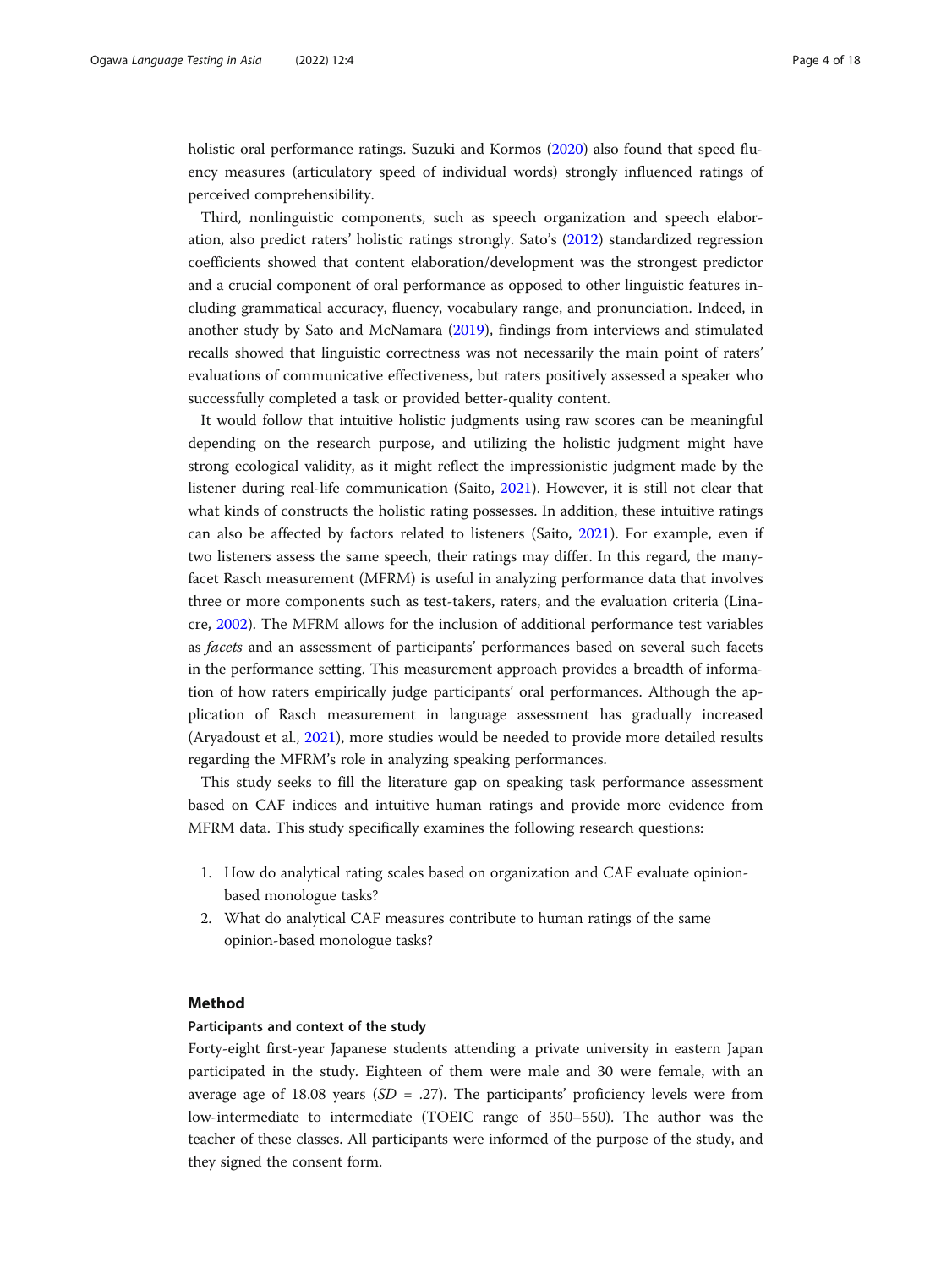### Data collection procedure

Data collection was conducted in intact classes, in which the author taught. The participants performed 2-min opinion-based monologues that were recorded three times in one academic semester (during weeks 2, 8, and 14). Before the monologues were recorded, the participants were given 1 min of planning time. They were asked to write their ideas on a blank paper, which were then collected before recording so that they would not refer to any materials while speaking. They produced a total of 144 (48 participants  $\times$  3 times) recordings. [Appendix A](#page-16-0) shows the questions.

# Design of the study

This study is a part of the larger study and mostly employs a quantitative research design. However, qualitative data (speech transcription) were used in order to follow up the quantitative results. The researcher transcribed the recorded data including fillers and self-repetitions. At this time, pause length was not included. A total of 288 min of speech data were transcribed (2 min  $\times$  48 participants  $\times$  3 times). The transcriptions were then double-checked by a research assistant. The original transcription was used when transcribing pruned speech, marking AS-unit boundaries and clauses and measuring pauses using the Praat speech analysis software.

After the speech samples were transcribed, transcriptions of pruned speech, which excluded fillers, self-corrections, and repetitions, were produced to examine syntactic complexity and accuracy. Pruned speech was used for assessing syntactic complexity to avoid incorrectly measuring complex sentences. Pruned speech was also used to calculate syntactic accuracy so that self-corrections are accounted for after the speakers noticed syntactic errors. For example, if a speaker made a self-correction such as "She {weared} . . . was wearing," it was accepted as a correct utterance because the speaker noticed the error and selfcorrected; pruned speech avoids the possibility of decreasing syntactic accuracy measures.

# AS-units

AS-units were used to evaluate syntactic complexity and morphosyntactic accuracy (e.g., De Jong & Vercellotti, [2016;](#page-16-0) Foster et al., [2000;](#page-16-0) Lambert et al., [2017](#page-17-0); Nitta & Nakatsuhara, [2014;](#page-17-0) Revesz et al., [2016](#page-17-0); Tavakoli et al., [2016\)](#page-17-0). Foster et al. [\(2000](#page-16-0)) stated that AS-units effectively capture aspects of spoken language that other units might miss or categorize as errors.

# Syntactic complexity

Syntactic complexity was measured using (a) the mean clause length (pruned speech) (numbers of words/AS-unit) and (b) clauses per AS-unit (pruned speech). When calculating both complexity measurements, pruned speech was used. For clauses per ASunit, the subordination figure was calculated by counting all clauses and dividing them by the number of AS-units.

# Lexical diversity

This study used the measure of textual lexical diversity (MTLD; McCarthy & Jarvis, [2010](#page-17-0)) [\(http://textinspector.com/workflow](http://textinspector.com/workflow)), which can assess lexical diversity without the influence of text length (McCarthy & Jarvis, [2010\)](#page-17-0).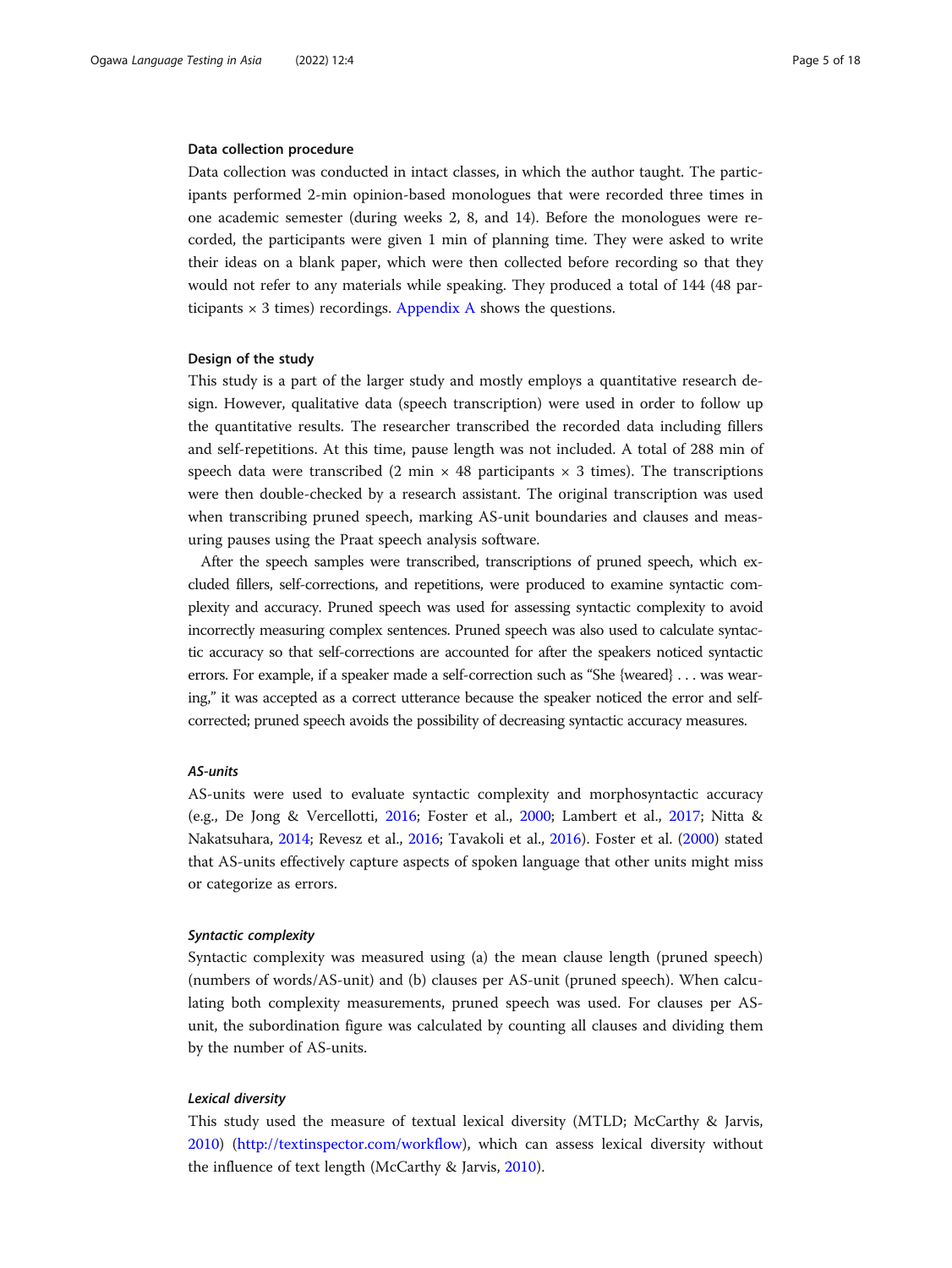### **Accuracy**

Global accuracy (morphosyntactic and lexical accuracy) was evaluated after pruning. Morphosyntactic and lexical accuracy refers to one's ability to avoid morphosyntactic errors (Ellis, [2009](#page-16-0); Skehan & Foster, [1999](#page-17-0)), which can occur with inflectional morphemes (e.g., third-person singular -s, plural -s), function words (e.g., articles, prepositions), content words (e.g., adjective–noun collocations), and Japanese use (e.g., *igirisu* for England). When an utterance made no sense, however, the error type could not be determined.

The researcher calculated the error-free AS-units as follows. First, the errors in the transcription were counted based on the above criteria. Then, the total number of ASunits and the number of error-free AS-units were counted for each recorded monologue. The ratio of error-free AS-units for each speech was calculated by dividing the number of error-free AS-units by the total number of AS-units.

# Fluency

Mean pause length Pauses are classified into silent and filled. Silent pauses were defined as those longer than 300 ms (e.g., De Jong & Bosker, [2013;](#page-16-0) Thai & Boers, [2016](#page-17-0)), and nonverbal fillers such as  $uh$ , ah, and um were also treated as pauses (e.g., De Jong & Perfetti, [2011;](#page-16-0) De Jong et al., [2013;](#page-16-0) De Jong et al., [2015\)](#page-16-0). Hence, in this study, pauses included both types. Pause length was measured using Praat [\(http://www.praat.org](http://www.praat.org); Boersma & Weenink, [2009\)](#page-16-0).

Number of repairs Repair fluency includes false starts, reformulations, and repetitions of words or phrases (Tavakoli & Skehan, [2005](#page-17-0), p. 255). In this study, all three were counted as repairs. Fillers were not considered part of repair fluency because they were already included in breakdown fluency.

Mean length of run The mean run length was calculated as the mean number of syllables produced in an utterance between pauses (total syllable count divided by run count). A run is a fluent sequence between two silent pauses. Run count was calculated by adding 1 to the number of pauses; for example, if there were seven pauses, then there were eight runs  $(7 + 1 = 8)$ , and the total syllable count would be divided by 8. Syllables were counted using the Syllable Count website (Arczis Web Technologies, [2019](#page-16-0)).

Phonation time ratio The phonation time ratio was calculated as the total length of phonation time (time spent speaking) divided by the total response time a participant spent speaking (2 min). To calculate the measure, first, the total length and number of pauses were determined using a cut-off rate of 300 ms. Phonation time was determined by subtracting the total time of silent pauses from the total response time (e.g., 120-s total – 30-s pause length =  $90$  s).

Mean duration of syllable Speed fluency was calculated as the average duration of syllables, that is, speaking time divided by the number of syllables produced (e.g., Bosker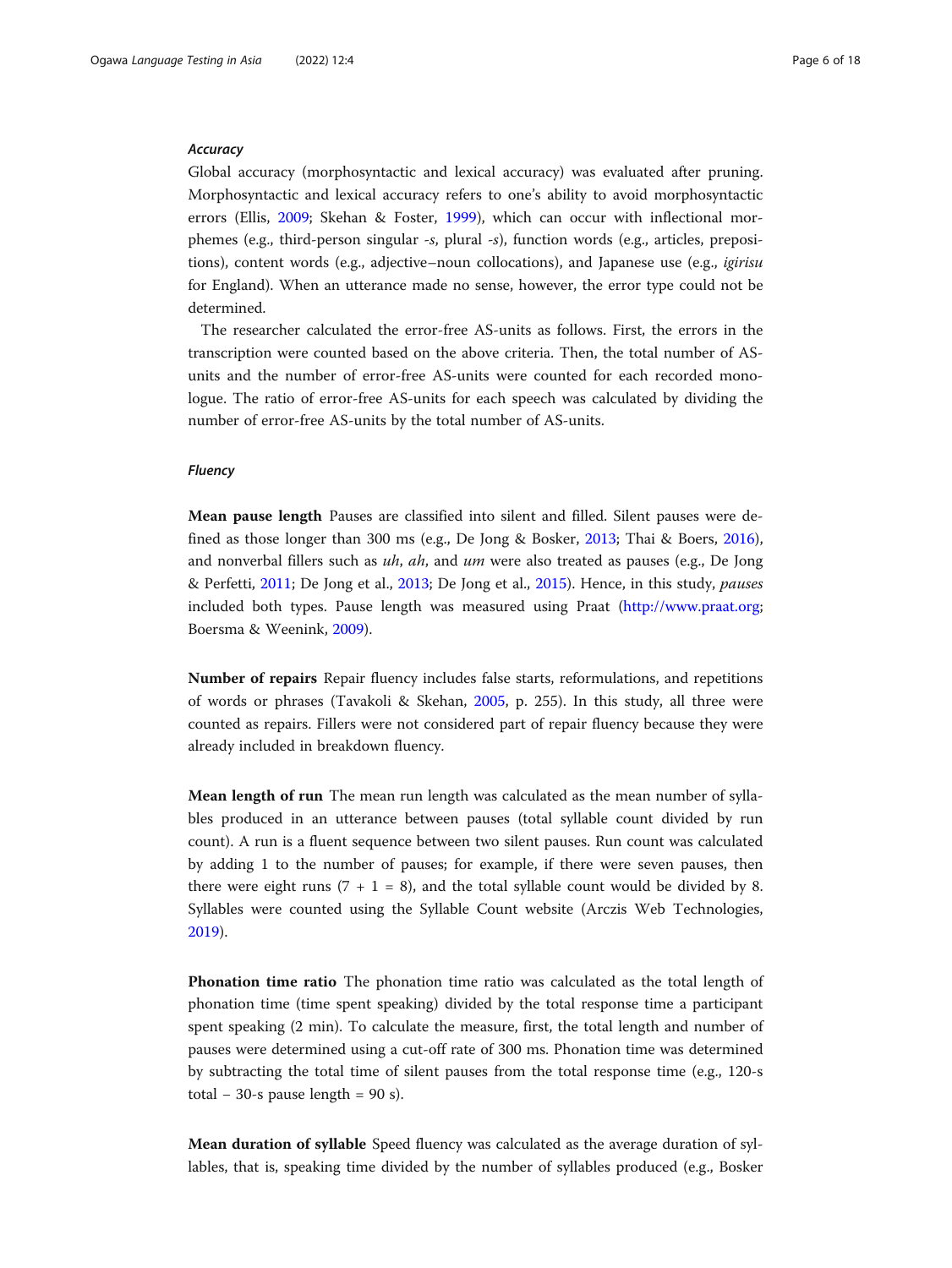et al., [2013](#page-16-0); De Jong et al., [2013](#page-16-0), [2015](#page-16-0)). This allows speech fluency to be separated from other disfluency components such as pauses and repairs, which are unconfounded (De Jong et al., [2015](#page-16-0)). The mean syllable duration was analyzed using speaking time after excluding pauses.

Table 1 shows the calculations for the CAF measurements in this study. Five fluency measures were included: mean length of pauses, number of repairs, mean length of syllable, mean length of run, and phonation time ratio. Pauses include both silent and filled pauses.

#### Intercoder reliability

Two raters performed CAF analysis on the transcribed data. First, a research assistant double-checked all transcriptions. Second, the researcher coded all the data. To ensure the reliability of the CAF measures, approximately 10% of the total sample size were also calculated by a research assistant. Percentage agreements were determined for the classification of student output into AS-units and clauses. Initially, the percentage agreement was 73.3% for AS-units, 86.6% for clauses, and 80.0% for error-free ASunits. All coded transcripts were compared, disagreements discussed, and agreements reached for every case. The data were then rechecked, and intercoder agreement was found to be 100%. Word count and syllable count were computed using website software, so intercoder reliability was not calculated for these aspects.

# Human ratings

Human ratings were employed alongside the analytical CAF measures. The goal of the opinion monologue task was for speakers to successfully perform a coherent, organized monologue with sufficient information. Therefore, in this study, human raters assessed both linguistic competence and topic organization to achieve the task's communicative goal.

First, the rating scale for organization was developed based on the idea that a coherent, well-organized speech would allow listeners to clearly understand the message. The researcher developed the rating criteria to reflect the need for a descriptor for each point to match the level of difficulty of descriptors across all four rating scales (e.g., McDonald, [2018](#page-17-0)). Second, the rating scales for the CAF criteria were adapted from

|            | Type                 | Specific measure         | Calculation                                               |
|------------|----------------------|--------------------------|-----------------------------------------------------------|
| Complexity | Syntactic complexity | Clauses per AS-unit      | Number of clauses/number of AS-units                      |
|            |                      | Mean length of AS-units  | Number of words/number of AS-units                        |
|            | Lexical diversity    | MTI D                    | MTI D                                                     |
| Accuracy   | Global measures      | % of error-free AS-units | Number of error-free AS-units/total number<br>of AS-units |
| Fluency    | Breakdown fluency    | Mean length of pauses    | Sum of pauses/number of pauses                            |
|            | Repair fluency       | Number of repairs        | Total number of repairs                                   |
|            | Speed fluency        | Mean length of syllables | Spoken time/number of syllables                           |
|            | Combination          | Mean length of run       | Total number of syllables/number of runs                  |
|            |                      | Phonation time ratio     | Spoken time/total time                                    |

#### Table 1 CAF measurements

Note. Spoken time is phonation time spent speaking without silent pauses and fillers and includes repairs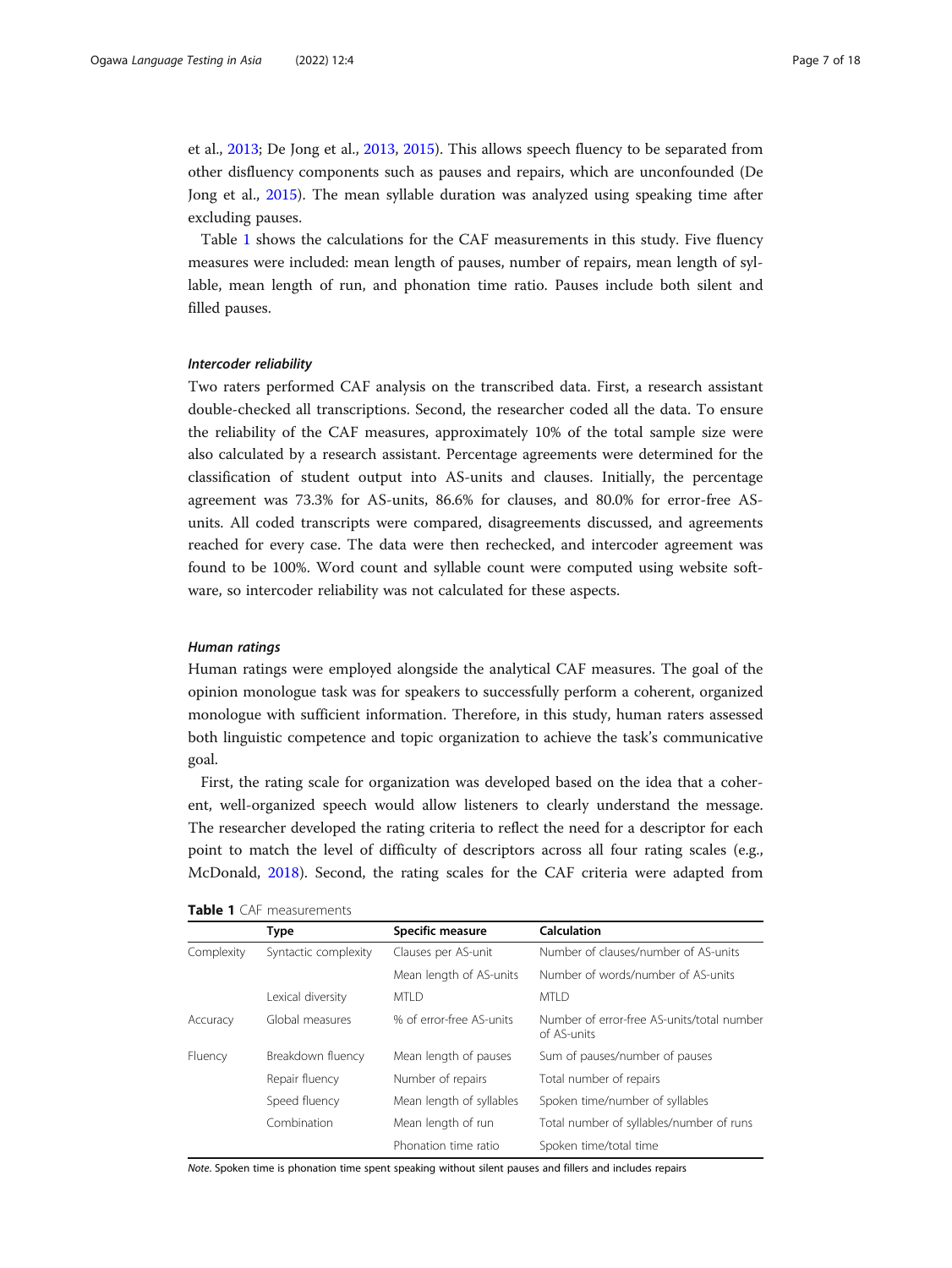Iwashita et al. ([2001](#page-17-0)) and modified accordingly. A five-point scale was used to decrease the raters' cognitive load (Nemoto & Beglar, [2014\)](#page-17-0):  $1 =$  *Unsuccessful performance*,  $2 =$ Poor performance,  $3 =$  Moderately successful performance,  $4 =$  Successful performance, 5  $=$  Very successful performance. Table 2 shows the final rubric consisting of four rating scales assessed along these five levels.

After the rubric was developed, 10 additional raters were recruited while the researcher acted as the 11th rater. All raters were university English teachers and held master's degrees in applied linguistics or related fields. Six raters were Japanese, one Canadian, one British, one Australian, and one Chinese. All of them underwent rater training for approximately 40 min to allow them to understand the criteria for evaluating each component—organization, complexity, accuracy, and fluency—and the general evaluation standard. First, the researcher explained the rating tasks and the rubric. The raters then listened to four sample performances and assessed them using a handout ([Appendix B](#page-16-0)). Each sample audio file was from a different experimental group and a different test time. Next, the raters and the researcher discussed their ratings and the reasons for them. After the training, they rated 20–40 speeches at their own pace at home, while the researcher evaluated all 144 samples.

# Analysis

The facets in this study were person ability, rater severity, and rating category difficulty. Person ability was estimated while considering the effects of the other facets. The logit person ability measures were produced from the FACETS analysis, which represents a single combined measure of the scores from the four rating scales considering the effects of other facets such as rater strictness and scale difficulty.

First, the raters' raw scores were statistically analyzed using the MFRM in FACETS version 3.71.4 (Linacre, [2013\)](#page-17-0). A total of 144 distinct participant codes were considered

|                               | Organization                                                                             | Complexity                                                                                                                         | Accuracy                                             | <b>Fluency</b>                                                                                         |
|-------------------------------|------------------------------------------------------------------------------------------|------------------------------------------------------------------------------------------------------------------------------------|------------------------------------------------------|--------------------------------------------------------------------------------------------------------|
| 5 Very<br>successful          | Speech is extremely<br>well organized and<br>very coherent with<br>detailed information. | A wide range of grammar is<br>used. Attempts to use<br>coordination and<br>subordination to convey ideas<br>very often.            | Grammatical<br>errors are<br>absent or<br>very rare. | Speech is extremely<br>smooth. Hesitations rarely<br>occur, and they are very<br>short.                |
| 4 Successful                  | Speech is fairly well<br>organized and<br>coherent.                                      | A fairly wide range of<br>grammar is used. Often<br>attempts to use coordination<br>and subordination to convey<br>ideas.          | Grammatical<br>errors are<br>rare.                   | Speech is fairly smooth.<br>Hesitations very<br>occasionally occur, and<br>they are short.             |
| ζ<br>Moderately<br>successful | Speech is somewhat<br>well organized and<br>mostly coherent.                             | A somewhat wide range of<br>grammar is used. Occasionally<br>attempts to use coordination<br>and subordination to convey<br>ideas. | Grammatical<br>errors<br>sometimes<br>occur.         | Speech is somewhat<br>smooth. Hesitations<br>occur occasionally, but<br>they are sometimes<br>lengthy. |
| 2 Poor                        | Speech is not well<br>organized and is<br>somewhat<br>incoherent.                        | A limited range of grammar is<br>used. Mostly relies on single<br>clauses and simple phrases.                                      | Grammatical<br>errors often<br>occur.                | Speech is disfluent.<br>Hesitations are frequent<br>and often lengthy.                                 |
| Unsuccessful                  | Speech is very poorly<br>organized and is<br>incoherent.                                 | An extremely limited range of<br>grammar is used. Completely<br>relies on single clauses and<br>simple phrases.                    | Grammatical<br>errors very<br>often occur.           | Speech is very disfluent.<br>Hesitations are very<br>frequent and sometimes<br>very lengthy.           |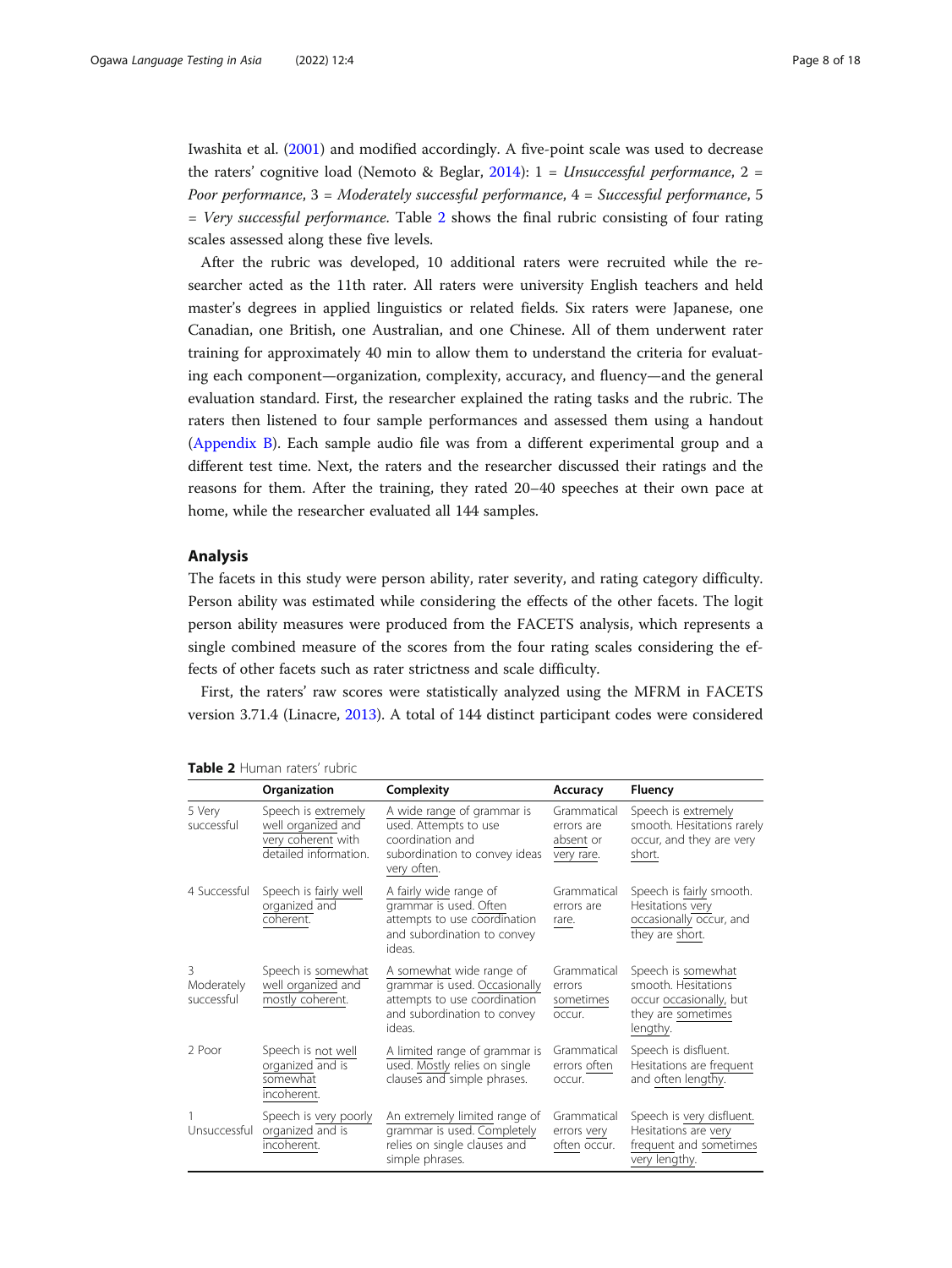for MFRM analysis. Second, Pearson correlation and multiple regression analyses were performed using the logit person ability measures produced from the FACETS analysis.

# Results

The FACETS results initially showed two misfit raters: rater 3 was overly restrictive (infit MNSQ = .63), while rater 4 was overly erratic (infit MNSQ = 1.91). Therefore, they were excluded from the analysis. Afterward, 11 recordings were only single-rated in this dataset.

Table 3 shows the raters' Rasch statistics for the monologue task. The results of the FACETS analysis indicated mean Rasch difficulty estimates (measure) ranging from −1.05 to 1.05 for the nine raters. Rater 7 had the highest severity estimate followed by raters 1, 6, 10, 5, 9, 11, 8, and 2 (Table 3); this meant that rater 7 was the most restrictive evaluator, while rater 2 was the most lenient. Rater infit and outfit were acceptable for all remaining raters; that is, they were not erratic or overly restrictive in their use of the scales (infit MNSQs between .78 and 1.29). Rater reliability (.93) was high, while separation (3.56) was moderate.

The scores for each criterion were analyzed to examine interdependent patterns in the criteria. The mean Rasch item difficulty estimates for each rating component ranged from -.44 to .76 (Table [4\)](#page-9-0). Fluency (.76 logits) had the highest difficulty estimate followed by organization, complexity, accuracy  $(-.14, -.17, -.44$  logits, respectively); thus, fluency was the most difficult criterion, while accuracy was the easiest criterion on which to achieve a high score. Complexity and organization were equally easy. All items—fluency, complexity, organization, and accuracy—met the infit MNSQ criterion of .50–1.50 (Linacre, [2002\)](#page-17-0).

A Rasch principal component analysis (PCA) of item residuals analysis was conducted to determine the dimensionality of the rating scales. The Rasch model explained 61.4% of the variance (eigenvalue = 6.35) and unexplained variance in the first contrast  $= 1.5$  (14.3%). They generally met Linacre's [\(2017](#page-17-0)) requirements that over 50% of the variance be explained by the Rasch measures and that the largest secondary dimension have an eigenvalue less than 2.0. However, the first contrast did explain over 10% of the total variance. These results indicated that the monologue measure was fundamentally unidimensional, which refers to the assumption that the test measures only one underlying latent trait (Aryadoust et al., [2021\)](#page-16-0).

| Rater           | Measure | SE   | Infit MNSQ |         |      |         | Infit ZSTD Outfit MNSO Outfit ZSTD Pt-measure correlation |
|-----------------|---------|------|------------|---------|------|---------|-----------------------------------------------------------|
|                 | 1.05    | 0.18 | 0.94       | $-0.35$ | 0.94 | $-0.35$ | 0.73                                                      |
| $\mathbf{1}$    | 0.38    | 0.18 | 0.90       | $-0.64$ | 0.91 | $-0.56$ | 0.59                                                      |
| 6               | 0.24    | 0.18 | 0.97       | $-0.14$ | 0.98 | $-0.08$ | 0.72                                                      |
| 10 <sup>°</sup> | 0.18    | 0.07 | 1.08       | 1.37    | 1.08 | 1.32    | 0.64                                                      |
| 5               | 0.07    | 0.13 | 0.81       | $-1.88$ | 0.81 | $-1.91$ | 0.83                                                      |
| 9               | $-0.02$ | 0.19 | 1.29       | 1.73    | 1.3  | 1.75    | 0.59                                                      |
| 11              | $-0.14$ | 0.15 | 0.99       | $-0.01$ | 0.99 | $-0.04$ | 0.67                                                      |
| 8               | $-0.71$ | 0.18 | 0.78       | $-1.51$ | 0.78 | $-1.48$ | 0.56                                                      |
| $\mathcal{P}$   | $-1.05$ | 0.19 | 0.98       | $-0.1$  | 0.97 | $-0.15$ | 0.72                                                      |

Table 3 Rasch statistics for the raters for the speaking assessment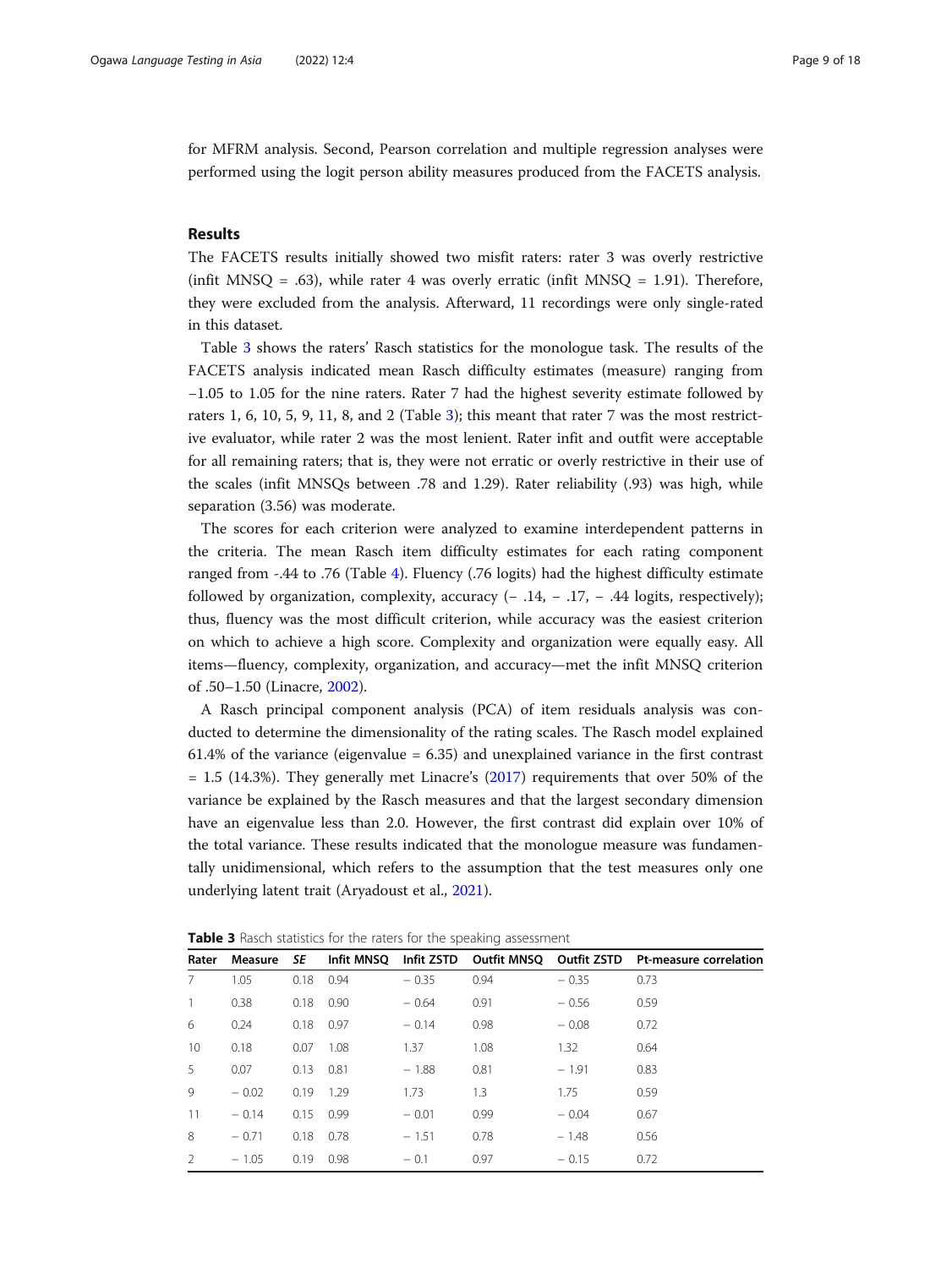| Rating criterion | Measure | SE  | Infit MNSO | <b>Outfit MNSQ</b> | Pt-measure correlation |
|------------------|---------|-----|------------|--------------------|------------------------|
| Fluency          | 0.76    | .09 | 0.98       | 0.98               | .73                    |
| Organization     | $-0.14$ | .09 | 1.16       | 1.15               | .73                    |
| Complexity       | $-0.17$ | .09 | 0.68       | 0.68               | .73                    |
| Accuracy         | $-0.44$ | .09 | 119        | 1.18               | .57                    |

<span id="page-9-0"></span>Table 4 Rasch statistics for human rating components

For model fit, 62 of the 1,336 valid responses modeled (4.6%) were found to be associated with standardized residuals greater than or equal to 2.0, while three responses (0.002%) were found to be associated with standardized residuals greater than or equal to 3.0. This also meets Linacre's ([2017](#page-17-0)) model-fit stipulations that less than about 5% be greater than or equal to 2.0 and about 1% or less be greater than or equal to 3.0.

The FACETS map in Fig. [1](#page-10-0) provides an overview of the rating results. All facets were measured in uniform units ( $log-odds = logits$ ) indicated on the left side of the map in the Measure column. The second column, Participant, which represents three separate time points, shows the participants' Rasch ability estimates. The more proficient participants are placed toward the top and the less proficient ones toward the bottom. The third column, Raters, shows the rater severity estimates. The more severe raters appear toward the top, while the more lenient ones appear toward the bottom. The fourth column, Ratings, shows the difficulty levels of the four rating categories: fluency was the most difficult, followed by organization, complexity, and accuracy. The last column, Scale, shows the category thresholds separating the different scoring levels along the combined five-point scale.

Table [5](#page-11-0) shows summary statistics for the MFRM analysis of the combined rating scale showing person reliability (.85) and person separation (2.39).

Table [6](#page-11-0) shows the Rasch rating category statistics for human ratings for the monologue performances. All categories functioned well according to the diagnostic criteria: category frequency, average measures, threshold estimates, category fit, and probability curves. Almost 40% of participants' speeches were rated as moderately successful (130 counts, 39%), 10% (34 counts) were rated as very successful, and 1% (5 counts) were rated as unsuccessful. However, the results failed to meet one of Linacre's [\(2002\)](#page-17-0) guidelines for evaluating rating scale category functioning, as there were less than 10 observations at scoring level 1.

Table [7](#page-12-0) shows the descriptive statistics for the CAF measures and human ratings. Pearson correlation was used to understand the interrelations among predictor variables (Table [6\)](#page-11-0). According to Plonsky and Oswald ([2014](#page-17-0)), r values close to .25 indicate a small effect, .40 a medium effect, and .60 a large effect in L2 research. A high correlation was observed between two complexity measures  $(r = .79)$  and between mean length of run and phonation time ratio ( $r = .66$ ). However, none of the variables had a correlation coefficient of above .90 (Tabachnick & Fidell, [2007](#page-17-0), p. 90), which indicates multicollinearity.

Pearson correlation was also used to understand the interrelation among predictor variables (Table [8\)](#page-12-0). A high correlation was found between two complexity measures (r = .79), and mean length of run and phonation time ratio were highly correlated as well  $(r = .66)$ .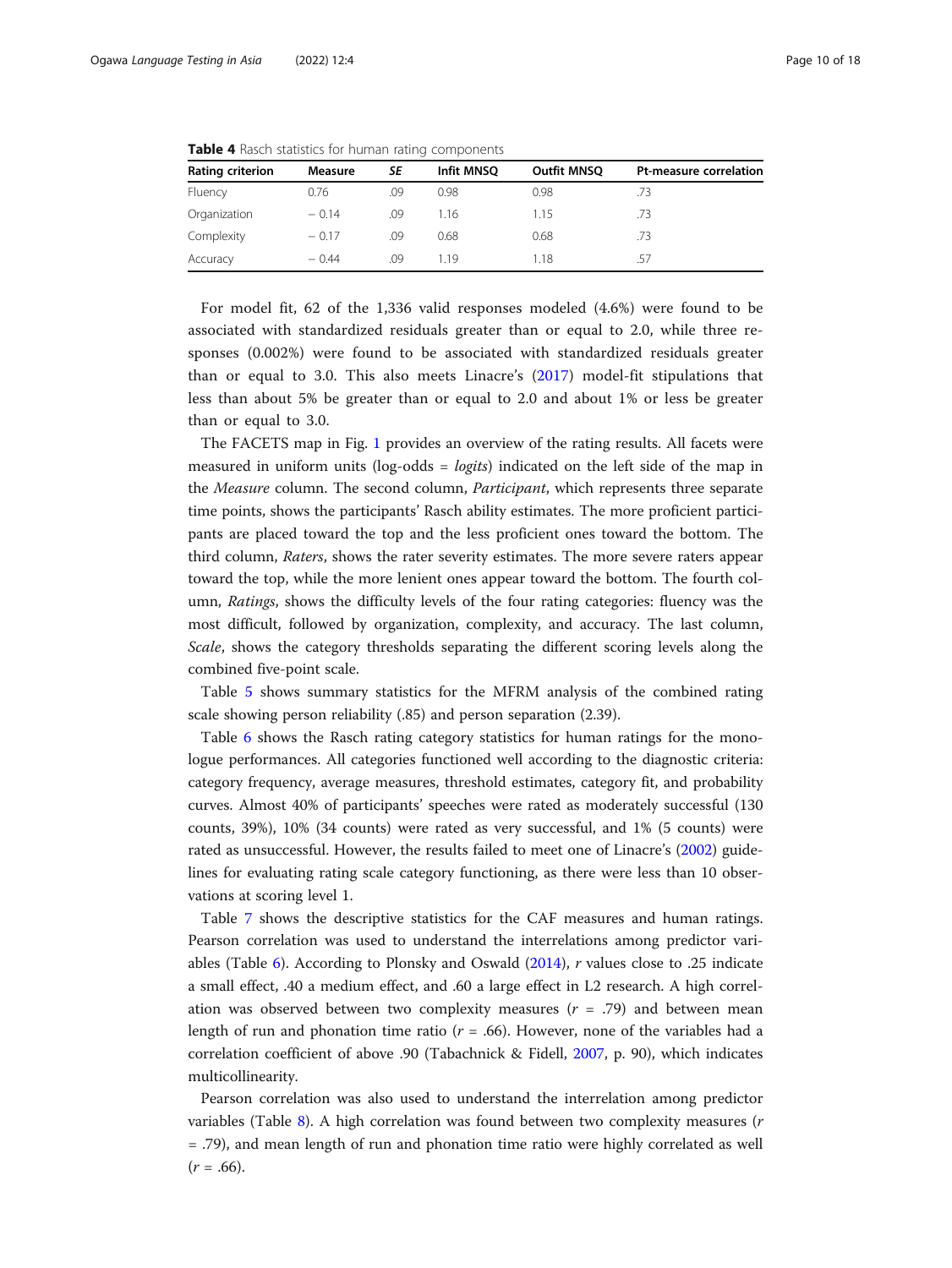<span id="page-10-0"></span>

| 1easr∣   | $* = 1$                                  | -Rater         | -Ratings                   | Scal     |
|----------|------------------------------------------|----------------|----------------------------|----------|
| -3 +     |                                          |                |                            | (1)      |
|          |                                          |                |                            |          |
|          |                                          |                |                            | 2        |
|          |                                          |                |                            |          |
|          | $**$                                     |                |                            |          |
| $-2 +$   | 冰                                        |                |                            |          |
|          |                                          |                |                            |          |
|          |                                          |                |                            |          |
|          | $***$                                    |                |                            |          |
|          | $*$                                      |                |                            |          |
| $-1 + *$ | $**$                                     | 2              |                            |          |
|          | *****                                    |                |                            |          |
|          | $***$                                    | 8              |                            |          |
|          | **********                               |                | Accuracy                   |          |
|          | $***$                                    |                |                            |          |
|          | $**$                                     | 11             | Complexity<br>Organization |          |
|          | 0 * ****                                 | $*5$<br>9      |                            | 3        |
|          | **********                               | 10<br>6        |                            |          |
|          | $***$                                    | 1              |                            |          |
|          | ******                                   |                |                            |          |
|          | ******                                   |                |                            |          |
|          | $1 + \n* \n* \n* \n* \n*$<br>*********** |                | Fluency                    |          |
|          | ******                                   | $\overline{7}$ |                            |          |
|          | $**$                                     |                |                            |          |
|          | **********                               |                |                            |          |
|          | *****                                    |                |                            |          |
|          | $***$                                    |                |                            |          |
| $2 + *$  |                                          |                |                            |          |
|          | *******                                  |                |                            |          |
|          | $****$                                   |                |                            |          |
|          | $**$                                     |                |                            |          |
|          |                                          |                |                            | 4        |
|          | $***$                                    |                |                            |          |
| $3 +$    | $\ast$                                   |                |                            |          |
|          | *                                        |                |                            |          |
|          | $***$                                    |                |                            |          |
|          |                                          |                |                            |          |
|          | *                                        |                |                            |          |
| 4 -      |                                          |                |                            |          |
|          | *                                        |                |                            |          |
|          | $**$                                     |                |                            |          |
|          |                                          |                |                            |          |
|          |                                          |                |                            |          |
|          |                                          |                |                            |          |
| 5<br>$+$ |                                          |                |                            | (5)<br>÷ |
|          | Measr +Participants -Rater  -Ratings     |                |                            | Scale    |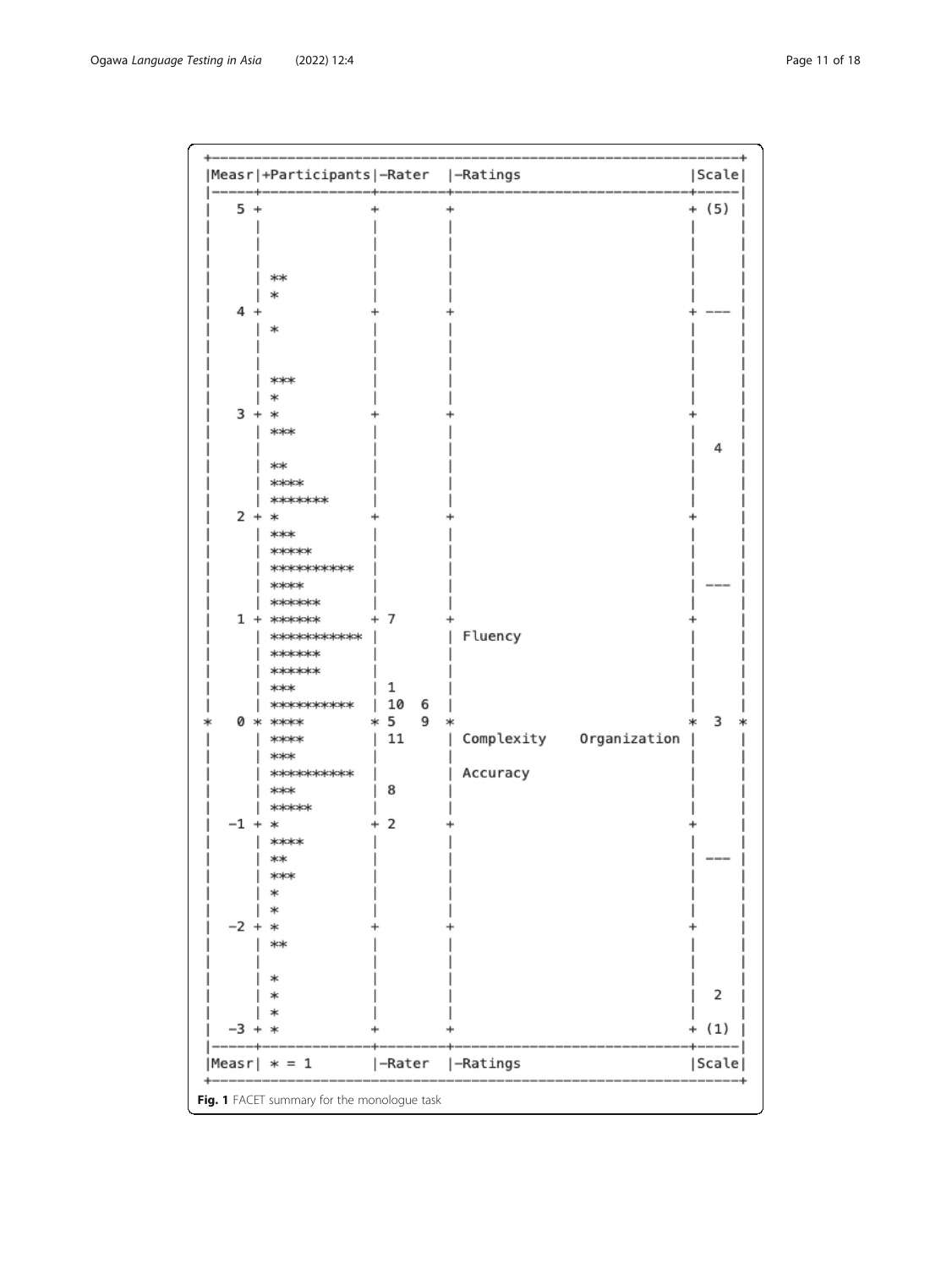| <b>Statistics</b>               | <b>Participants</b> | Raters  | Criteria |
|---------------------------------|---------------------|---------|----------|
| M measure                       | 0.63                | 0.00    | 0.00     |
| M SE                            | 0.56                | 0.16    | 0.09     |
| $\chi^2$ (fixed)                | 1009.3*             | $92.2*$ | $103.5*$ |
| df                              | 143                 | 8       | 3        |
| Separation ratio (sample)       | 2.39                | 3.56    | 5.79     |
| Separation reliability (sample) | .85                 | .93     | .97      |

<span id="page-11-0"></span>Table 5 Summary statistics for the MFRM analysis of the combined rating scale

Note.  $*$ *p* < .01

To determine the relative weights of CAF measures in human ratings for oral performances, hierarchical multiple linear regression analysis was conducted. The human raters' scores using FACET measures were chosen as the dependent (predicted) variables, and analytical CAF measures were selected as the predictor variables. The assumption of multiple regression was reviewed, and its requirements were met. Based on previous studies (e.g., Revesz et al., [2016\)](#page-17-0), it was hypothesized that fluency is a strong predictor followed by complexity, lexis, and accuracy. Therefore, the fluency scores (mean syllable length, mean pause length, repair, mean run length, phonation time ratio) were entered for the first step, while the complexity scores (mean AS-unit length and clauses per AS-unit) were entered for the second step. Lexis was entered for the third step, while accuracy scores were entered for the last step. The first step showed that fluency accounted for a significant amount of raters' assessment ( $R^2 = .43$ ,  $F(5, 138) = 20.78, p < .001$ ). Lexis was the next strongest predictor ( $R^2 = .041, F(1, 137)$ = 20.25,  $p < .001$ ). Complexity ( $R^2 = .017$ ,  $F(2, 135) = 16.05$ ,  $p < .001$ ) and accuracy measures ( $R^2$  = .016,  $F(1, 134)$  = 15.72,  $p < .001$ ) accounted for raters' assessment as well. Table [9](#page-13-0) shows the multiple regression analysis results.

According to the model, human raters' perceptions of speaking performances were primarily predicted by analytical fluency measures. Meanwhile, other measures (complexity, lexis, accuracy) were not likely to influence raters' assessment.

Because fluency plays a major role in human raters' evaluation of oral performances, each fluency measure must be examined more in detail. Table [10](#page-13-0) reports the degree to which each fluency variable in the model contributes to the prediction of human raters' assessment. The standardized regression coefficients indicate that the strongest predictor was phonation time ratio ( $\beta = .63$ ) followed by repairs ( $\beta = -.37$ ) and syllable length ( $\beta$  = -.16). These suggest that the length of speaking time was the strongest driver of human raters' judgment of oral performances.

| $\tilde{\phantom{a}}$ |                    |                    |                                 |                            |
|-----------------------|--------------------|--------------------|---------------------------------|----------------------------|
| Observed<br>count     | Average<br>measure | <b>Outfit MNSO</b> | <b>Threshold</b><br>calibration | <b>Threshold</b><br>change |
| 5(1%)                 | $-2.09$            | 1.00               |                                 |                            |
| 72 (22%)              | $-.74$             | 1.10               | $-4.13$                         |                            |
| 130 (39%)             | .63                | .90                | $-.61$                          | $+3.52$                    |
| 93 (28%)              | 1.66               | 1.00               | 1.52                            | $+2.13$                    |
| 34 (10%)              | 2.94               | .90                | 3.22                            | $+1.70$                    |
|                       |                    |                    |                                 |                            |

Table 6 Ratio of human rating categories

Note. All of Linacre's [\(2002\)](#page-17-0) guidelines were met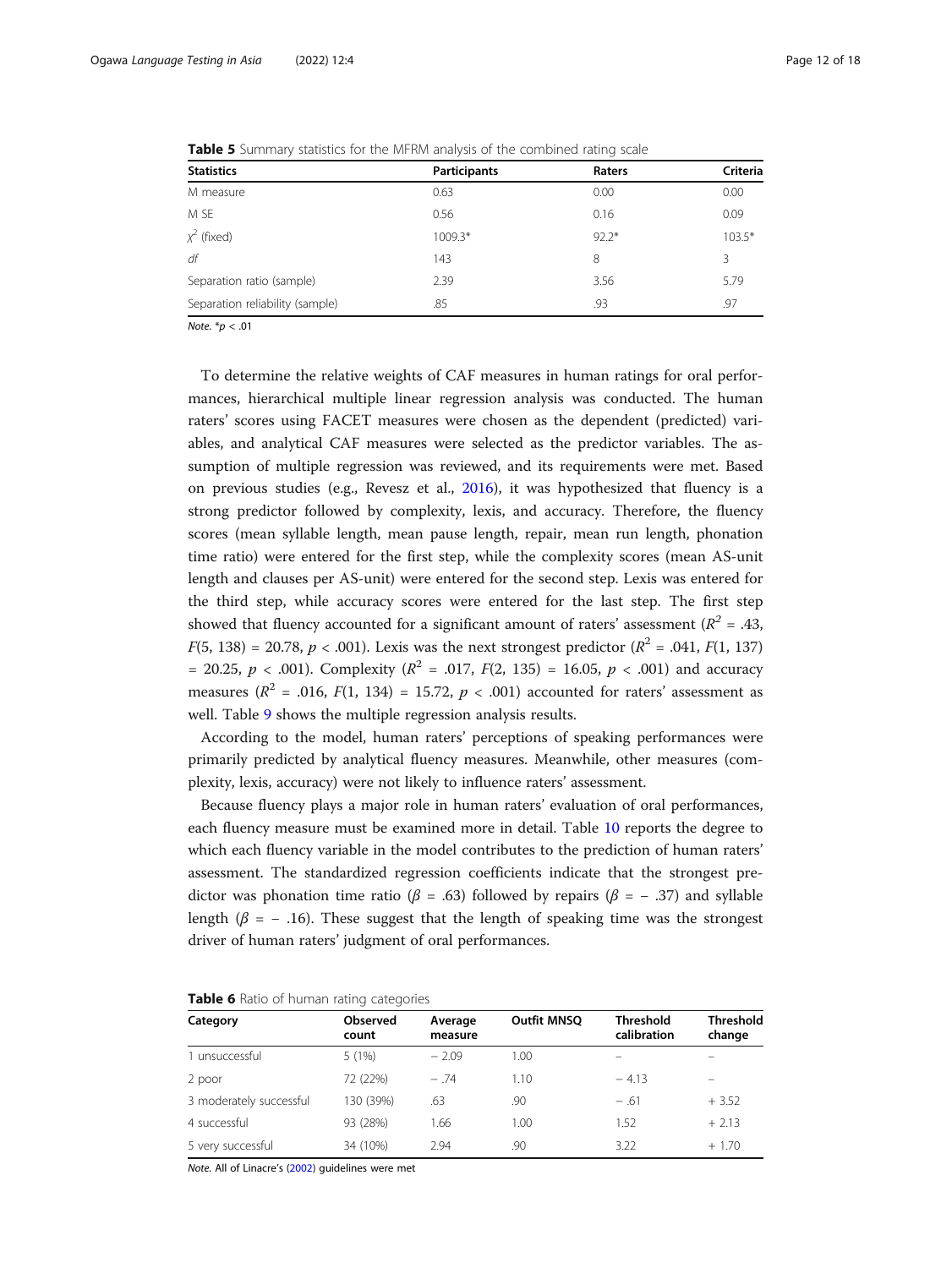|                               | Mean  | SD    | <b>Minimum</b> | <b>Maximum</b> |
|-------------------------------|-------|-------|----------------|----------------|
| Human ratings (FACET measure) | 0.63  | 1.47  | $-2.95$        | 4.29           |
| Complexity                    |       |       |                |                |
| Clauses/AS                    | 1.71  | 0.35  | 1.07           | 3.00           |
| ML of AS-unit                 | 10.76 | 2.09  | 6.67           | 17.00          |
| Lexical diversity             | 37.14 | 10.38 | 18.19          | 64.03          |
| Accuracy                      |       |       |                |                |
| % of error-free AS-unit       | 0.64  | 0.18  | 0.11           | 1.00           |
| Fluency                       |       |       |                |                |
| <b>MDS</b>                    | .305  | .039  | .217           | .421           |
| ML pauses                     | 0.91  | 0.42  | 0.30           | 2.58           |
| Repair                        | 9.81  | 5.96  | 0.00           | 35.00          |
| <b>MLR</b>                    | 4.65  | 0.96  | 2.61           | 7.23           |
| <b>PTR</b>                    | 51.94 | 9.09  | 32.90          | 70.70          |

<span id="page-12-0"></span>

|  |  |  | <b>Table 7</b> Summary statistics of human ratings and CAF measures |  |  |  |  |  |  |  |
|--|--|--|---------------------------------------------------------------------|--|--|--|--|--|--|--|
|--|--|--|---------------------------------------------------------------------|--|--|--|--|--|--|--|

Note. ML mean length, MDS mean duration of syllable, MLR mean length of run, Ptr phonation time ratio

# Discussion

# Raters' assessment of oral performances

To address research question 1 (How do analytic rating scales based on organization and CAF evaluate opinion-based monologue tasks?), the MFRM provided insights into how human raters perceived Japanese university students' oral performances in opinion-based tasks. The FACET analysis results confirmed unidimensionality. Although the participants had similar proficiency levels (TOEIC range of 350–550), the raters were able to consistently spread out their oral performances on the logit scale.

# Table 8 Correlations among human ratings and CAF measures

|                                | ratings              | Human Clauses/AS ML                         |                      | Lexical<br>AS-unit diversity free | % error- Pause Repair MDS |      |                         |                                          | MLR                  | PTR |
|--------------------------------|----------------------|---------------------------------------------|----------------------|-----------------------------------|---------------------------|------|-------------------------|------------------------------------------|----------------------|-----|
| Human ratings                  |                      |                                             |                      |                                   |                           |      |                         |                                          |                      |     |
| Complexity                     |                      |                                             |                      |                                   |                           |      |                         |                                          |                      |     |
| Clauses/AS                     | $0.32$ <sup>**</sup> |                                             |                      |                                   |                           |      |                         |                                          |                      |     |
| ML AS-unit                     | $0.30^{**}$          | $0.79$ <sup>**</sup>                        |                      |                                   |                           |      |                         |                                          |                      |     |
| Lexis                          |                      |                                             |                      |                                   |                           |      |                         |                                          |                      |     |
| Lexical diversity 0.31** 0.15* |                      |                                             | $0.27$ <sup>**</sup> |                                   |                           |      |                         |                                          |                      |     |
| Accuracy                       |                      |                                             |                      |                                   |                           |      |                         |                                          |                      |     |
| % error-free                   |                      | $0.18^*$ $-0.21^{**}$ $-0.23^{**}$ $0.18^*$ |                      |                                   |                           |      |                         |                                          |                      |     |
| Fluency                        |                      |                                             |                      |                                   |                           |      |                         |                                          |                      |     |
| Pauses                         | $0.25***$            | $0.21$ <sup>*</sup>                         | $0.17^*$             | $0.31***$                         | 0.03                      |      |                         |                                          |                      |     |
| Repair                         | $-0.05$              | 0.00                                        | 0.03                 | $-0.10$                           | 0.01                      | 0.06 |                         |                                          |                      |     |
| MDS.                           | $-0.13$ <sup>*</sup> | $-0.07$                                     | $-0.12$              | $-0.16$ <sup>*</sup>              | 0.01                      |      | $-0.05 - 0.19^{*}$ -    |                                          |                      |     |
| <b>MLR</b>                     | $0.46***$            | $0.14$ <sup>*</sup>                         | $0.22***$            | $0.14$ <sup>*</sup>               | 0.10                      |      |                         | $0.30^{**}$ $0.25^{**}$ $-0.32^{**}$ $-$ |                      |     |
| <b>PTR</b>                     | $0.53***$            | $0.26$ <sup>**</sup>                        | $0.32***$            | 0.03                              | $-0.01$                   |      | $0.20^{**}$ $0.43^{**}$ | $-0.03$                                  | $0.66$ <sup>**</sup> |     |

Note. \*\*Correlation is significant at < .01 (two-tailed). \*Correlation is significant at < .05 (two-tailed). Human ratings = FACET measure. MLR mean length of run, PTR phonation time ratio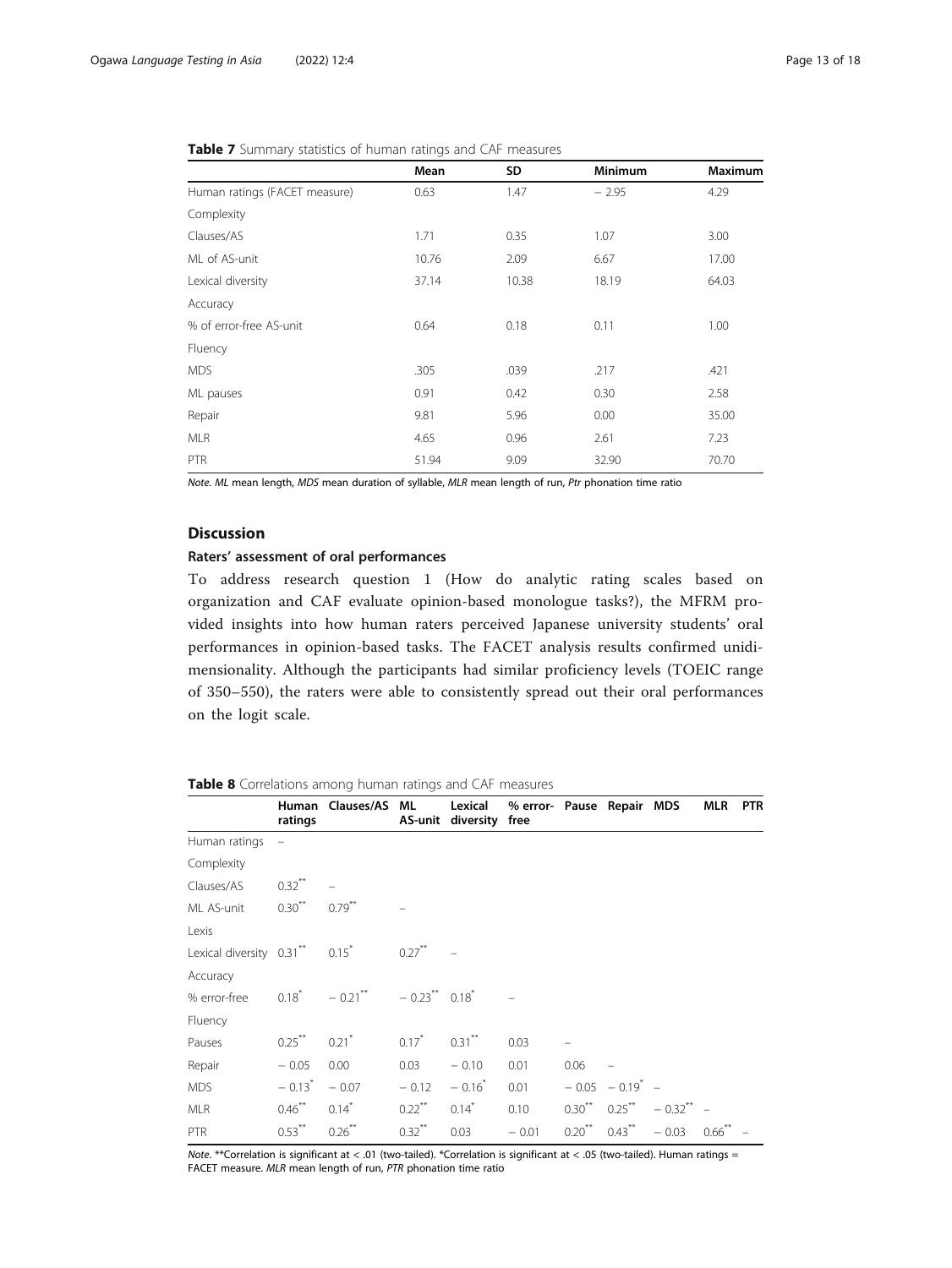| ---------                 |                           |       |              |       |          |
|---------------------------|---------------------------|-------|--------------|-------|----------|
| <b>Predicted variable</b> | <b>Predictor variable</b> | $R^2$ | $R^2$ change |       | D        |
| Human raters' scores      | Fluency                   | .43   | .430         | 20.78 | p < .001 |
|                           | Complexity                | .47   | .041         | 20.25 | p < .001 |
|                           | Lexis                     | .49   | .017         | 16.05 | p < .001 |
|                           | Accuracy                  | .51   | .026         | 15.72 | p < .001 |

<span id="page-13-0"></span>Table 9 Multiple regression analysis results using analytical CAF as predictors of human raters' evaluation

According to the FACET summary (Fig. [1](#page-10-0)), fluency had the highest difficulty estimate followed by organization, complexity, and accuracy; thus, fluency was the most difficult criterion on which to obtain a high score, while accuracy was the easiest. The raters were likely to evaluate fluency more strictly and accuracy more leniently. One reason why raters were strict about the fluency component is that they might have found that speaking smoothly to convey one's message was a salient feature in opinion-based tasks. As opposed to closed tasks such as picture descriptions, in which speakers must use expected grammatical and lexical items to describe a given image, opinion-based tasks allow speakers to express their ideas more freely (e.g., Suzuki & Kormos, [2020](#page-17-0)). In this type of flexible open tasks, raters judge more critically the fluent communication of one's message than their production of accurate utterances.

Another reason is that raters might have held higher standards for fluent performance than for other linguistic features such as accuracy and complexity and therefore assessed fluency more strictly to achieve high scores on. Because they were expert English teachers who taught communication courses in university, their backgrounds might have influenced them to be more stringent in evaluating how smoothly a speech was delivered and more tolerant toward morphosyntactic errors.

Besides severity, as shown in Table [8](#page-12-0), fluency, complexity, and organization showed relatively high correlations with human ratings ( $r = .70$ ,  $r = .73$ , and  $r = .71$ , respectively). That is, the higher the score of a component, the more likely it is for human ratings to be higher. Meanwhile, the part-measure correlation for accuracy was smaller  $(r = .59)$ . Accuracy did not correlate with the raters' scores as much as the other components. Such a smaller coefficient implies that accuracy was a somewhat different criterion in the assessment of an opinion-based speaking task and indicates that human raters might have judged the participants' accuracy as a separate component from the other criteria.

# Relative contribution of analytical CAF measures to human ratings

To address research question 2 (What do analytical CAF measures contribute to human ratings of the same opinion-based monologue tasks?), the results of multiple

| <b>Predictors</b>               | Standardized beta coefficients | Sig  |
|---------------------------------|--------------------------------|------|
| (Constant) phonation time ratio | .63                            | .000 |
| Mean length of run              | .05                            | .645 |
| Mean duration of syllable       | $-.16$                         | .025 |
| Mean length of pauses           | .13                            | .061 |
| Repair                          | $-.09$                         | .000 |

Table 10 Multiple regression coefficients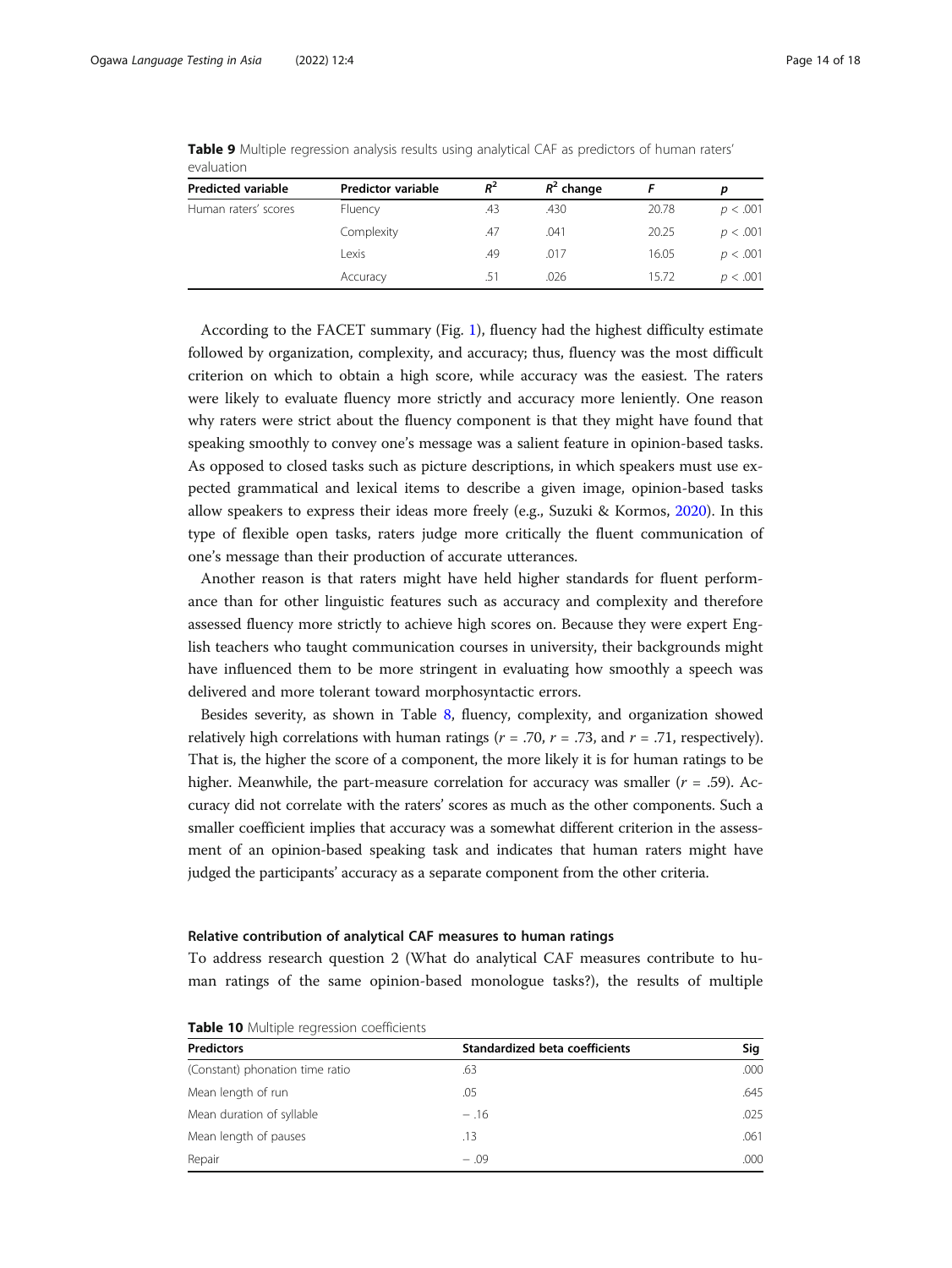regression analysis provided a more detailed understanding of CAF measures and human ratings. The results showed that analytical fluency measures accounted for a significant amount of human rater evaluation (53% of variance), but the other analytical measures (lexis, complexity, and accuracy) explained only a small portion of the variances  $(1.5-3.4%)$ . According to a previous study (e.g., Revesz et al., [2016\)](#page-17-0), analytical fluency measures contribute significantly to human ratings of oral performances; the present study also found that among CAF measures, fluency is the most influential factor in human ratings.

Among the five fluency measures, phonation time ratio had the highest standardized beta coefficient ( $\beta$  = .74), indicating that the length of speaking time positively influenced human raters' evaluations with a large effect size. Phonation time ratio captures the proportion of the total utterance length to the total speech length produced. Fewer pauses usually generate an increase in phonation time ratio, as more time is spent speaking, and less time is spent pausing (Towell et al., [1996](#page-17-0)). This is reasonable because participants who spent time on speaking longer might express their opinions more in detail and convey meaning more successfully. In addition, those who spent more time speaking may produce more complex sentences. Indeed, the Pearson correlation coefficients (Table [8](#page-12-0)) show a positive relationship between phonation time ratio and clauses per AS-unit ( $r =$ .26) and between phonation time ratio and mean length of AS-unit ( $r = .32$ ).

Repairs had the second most influential standardized beta coefficient ( $\beta$  = -.39) toward human ratings, suggesting that the amount of repairs negatively affected human ratings. The following are excerpts from a participant who received an extremely low score from the raters (logit =  $-3.41$ ):

 $(1.40)$  {i} i think club activity is  $(0.42)$  good idea for students  $(1.91)$ 

(eh) {club activity}  $(2.25)$  (eh) {because  $(2.39)$  (eh) club active}  $(2.00)$  (eh) {making}  $(2.91)$  (eh) {make  $(4.12)$  (eh) club activities}  $(6.83)$  (eh) {make friends}  $(0.85)$  (eh) {make friends}  $(3.04)$  (eh) {make}  $(4.19)$  (eh) when join  $(0.43)$  club activity  $(0.48)$  make many friends (4.03)

While this participant clearly expressed their opinion in the first line, they reformulated their utterance and repeated "club activities" and "make friends" many times. Perhaps this participant was trying to think of what to say and how to say it at the same time and actually intended to articulate that "club activity is a good idea because you can make friends when joining a club." However, from the raters' perspective, excessive repetitions might have prevented them from understanding the participant's opinion. According to Revesz et al. [\(2016\)](#page-17-0), repairs were more noticeable for high-proficient speakers than for lowproficient ones, indicating that repair frequency significantly affected human raters' evaluation of speech performance. This study shows that repairs might also negatively influence human ratings although the participants were low- to mid-proficiency students. Although Yan et al. [\(2021](#page-17-0)) explained that micro-level fluency (mean length of run, juncture pause rate, and repair success rate) are the key components to explaining L2 speakers' proficiency, this study suggests that macro-level features (such as counting the spoken time and repairs) remained beneficial indicators from the perspective of listeners.

Complexity and lexical diversity were the next influential predictors after fluency. Despite the miniscule variance, complex utterances and the wider variety of vocabulary positively affect human raters' assessment. Supporting Revesz et al.'s [\(2016\)](#page-17-0) finding that raters appeared to rely on a range of vocabulary information (e.g., diversity) during L2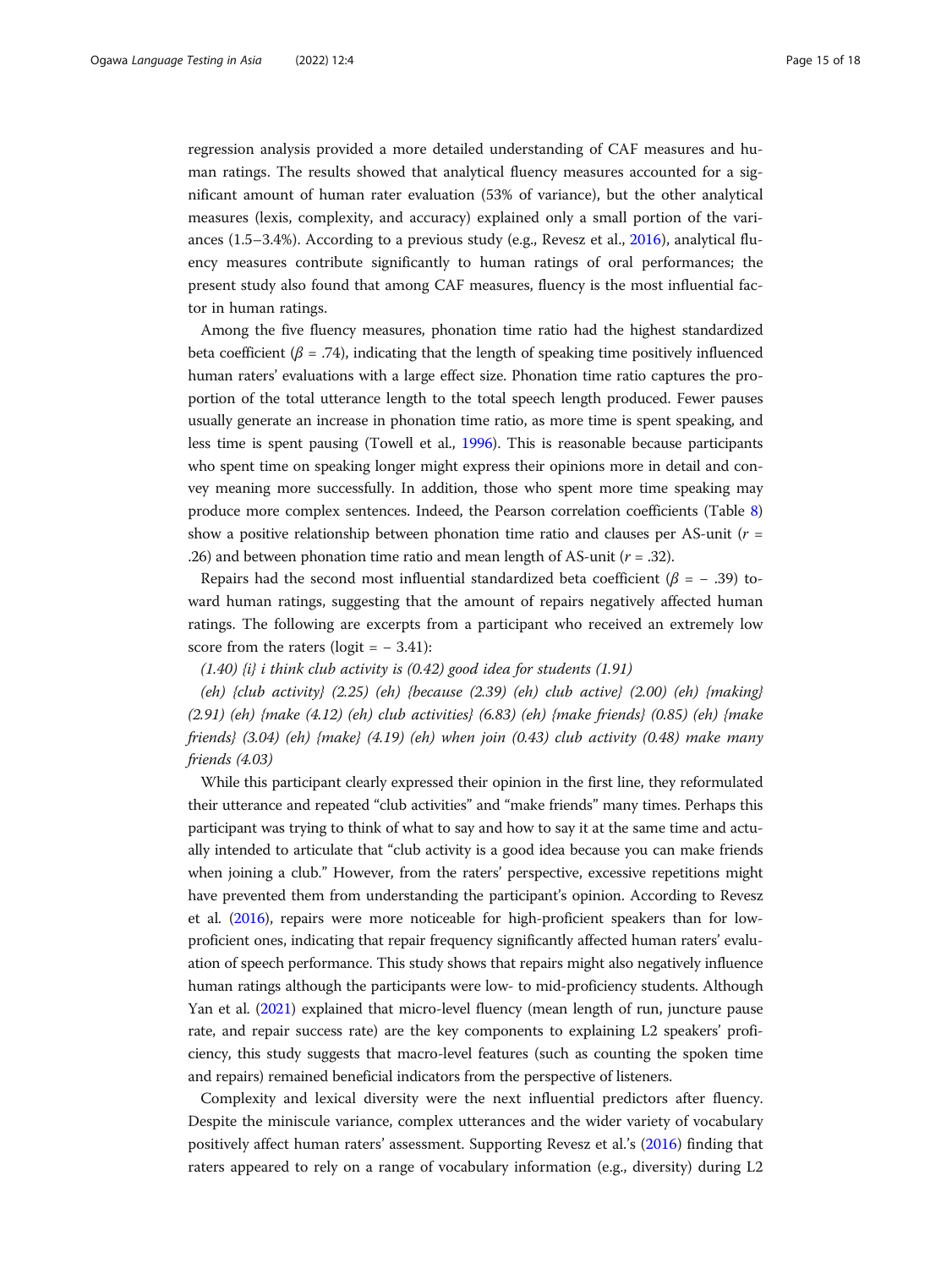communicative adequacy judgments, this study also showed that lexical diversity was to some extent salient to the assessment of speakers' expression of their opinions.

Accuracy was the least influential predictor of human rating. The present findings suggested that error-free AS-units were not significantly important in obtaining high scores from human raters. This might be because raters were either unable to critically detect error-free AS-units or did not highly prioritize morphosyntactic accuracy. Indeed, as shown in the discussion of research question 1, the raters evaluated perceived accuracy in a lenient manner, implying that they may have been more tolerant of the students' syntactic errors.

From a listener's point of view, conveying messages was considered more important for success in real world communication. The raters in this study held some generous attitudes toward L2 learners' grammatical errors and evaluated the extent to which their messages were expressed. Similar findings were found involving different types of raters. Nonexperts in the English teaching field including both English native speakers and non-native speakers prioritized fluency over accuracy (e.g., Sato & McNamara, [2019](#page-17-0); Suzuki & Kormos, [2020](#page-17-0)). Suzuki and Kormos [\(2020](#page-17-0)) explained that morphosyntactic errors had a weak association with raters' perceived comprehensibility. Therefore, this study supports the value of fluency in the expression of one's opinion regardless of listeners' L1 backgrounds or real world teaching expertise.

Several limitations may have affected the results of this study; hence, some results must be treated with caution. First, the results of the Rasch PCA of item residuals analysis showed an unexplained variance in the first contrast of 14.3%, which failed to meet Linacre's criteria ([2017](#page-17-0)). We must consider that other variances can be explained for oral performance assessment alongside human ratings for organization, complexity, accuracy, and fluency. Second, because of the two misfit raters and the deletion of their evaluations, 11 out of 144 recordings were single-rated in the dataset, while the others were either double- or triple-rated. Third, the study adopted only a quantitative approach; hence, future studies may benefit from a mixed methodology that includes interviewing raters to better understand their perceptions of assessment.

Despite these limitations, the current findings provided important implications for evaluating opinion-based oral performances. First, as a research implication, the MFRM should be employed to assure quality and maintain high rater reliability (e.g., Aryadoust et al., [2021\)](#page-16-0). In this study, nine raters assessed the participants' oral performances consistently, which was within the appropriate fit. This was a good way to examine how the criteria and the rubric can function reliably. Second, as a pedagogical implication, language teachers could take the constructs of non-linguistic features into consideration and possibly adapt the rubrics of this study for their classroom assessments. Among the linguistic features of CAF, fluency components such as length of speaking time or repair frequency were considered more influential when judging speaking performances from a rater's perspective. Therefore, fluency training can be promoted (e.g., Tran & Saito, [2021\)](#page-17-0). Although this study does not deny its use of analytical CAF indices, it also hopes that other aspects such as the assessment of communicative achievement or speech organization, can be considered from a listener's point of view in the real world.

# Conclusion

This study examined the human assessment of opinion-based oral performances and objective CAF measurements. Raters' perceived organization, complexity, accuracy, and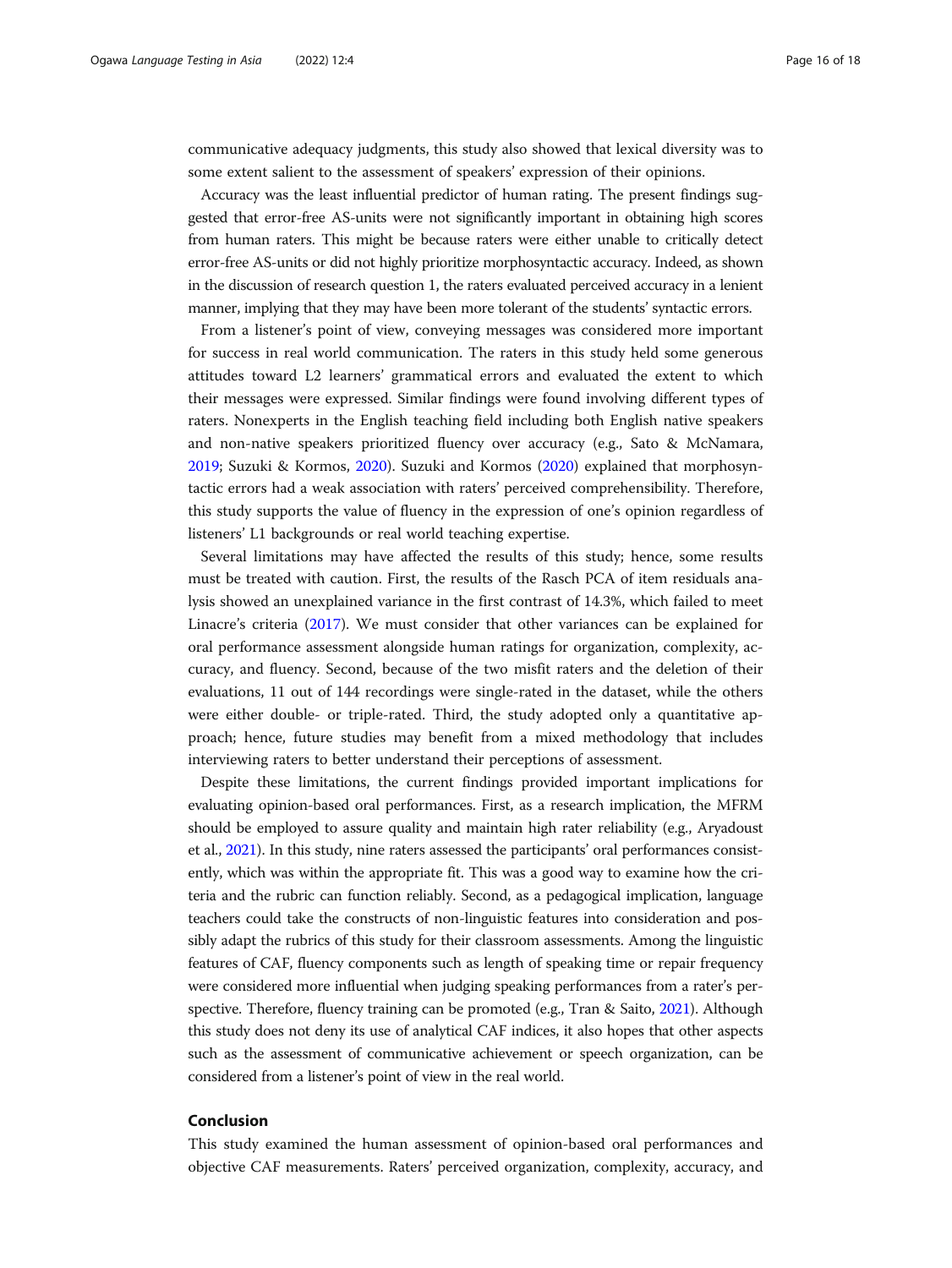<span id="page-16-0"></span>fluency were subjected to the MFRM. This means that this study's human ratings consisted of linguistic features (CAF) and a nonlinguistic feature (speech organization). Employing a slightly different assessment helped differentiate this study from previous ones, which used holistic ratings of overall L2 speakers' oral performances (e.g., Revesz et al., [2016;](#page-17-0) Suzuki & Kormos, [2020;](#page-17-0) Sato, [2012](#page-17-0)).

The FACET results provided some insights into understanding how the raters assessed the participants' oral performances. The regression analysis results showed that compared to complexity and accuracy, analytical measures of fluency strongly predicted human ratings, which was consistent with previous findings (e.g., Revesz et al., [2016](#page-17-0); Suzuki & Kormos, [2020](#page-17-0)). Further studies must be conducted to reassess the use of the rubrics with different tasks and participant groups.

# Supplementary Information

The online version contains supplementary material available at [https://doi.org/10.1186/s40468-022-00154-9.](https://doi.org/10.1186/s40468-022-00154-9)

Additional file 1. Appendix A Opinion Based Questions. Appendix B Human Rater Training.

#### Acknowledgements

I am grateful to the anonymous reviewers for their useful comments and to David Beglar and Kurtis McDonald for valuable comments on the analysis and statistics.

#### Author's contributions

Chie Ogawa is the solo contributor to this research paper. The author was responsible for the research design, data collection, data transcription, statistical analysis and approving the final manuscript.

#### Availability of data and materials

The datasets used during the current study are available from the corresponding author on reasonable request.

#### Declarations

#### Competing interests

The authors declare that they have no competing interests.

# Received: 19 September 2021 Accepted: 6 January 2022 Published online: 14 February 2022

#### References

Arczis Web Technologies, Inc. (2019). Syllable count. [http://www.syllablecount.com.](http://www.syllablecount.com) Accessed Apr 2019.

- Aryadoust, V., Ng, L. Y., & Sayama, H. (2021). A comprehensive review of Rasch measurement in language assessment: Recommendations and guidelines for research. Language Testing, 38(1), 6–40. <https://doi.org/10.1177/0265532220927487>.
- Boersma, P., & Weenink, D. (2009). PRAAT: Doing phonetics by computer [Computer Software]. Retrieved from [http://www.](http://www.praat.org) [praat.org.](http://www.praat.org) Accessed Mar 2017.
- Bosker, H. R., Pinget, A., Quené, H., Sanders, T., & de Jong, N. H. (2013). What makes speech sound fluent? The contributions of pauses, speed and repairs. Language Testing, 30(2), 159–175. [https://doi.org/10.1177/0265532212455394.](https://doi.org/10.1177/0265532212455394)
- De Jong, N., & Perfetti, C. A. (2011). Fluency training in the ESL classroom: An experimental study of fluency development and proceduralization. Language Learning, 61(2), 533–568. [https://doi.org/10.1111/j.1467-9922.2010.00620.x.](https://doi.org/10.1111/j.1467-9922.2010.00620.x)
- De Jong, N., Steinel, M., Florijn, A., Schoonen, R., & Hulstijn, J. (2012). The effect of task complexity on functional adequacy, fluency and lexical diversity in speaking performances of native and nonnative speakers. In A. Housen, F. Kuiken, & I. Vedder (Eds.), Dimensions of L2 performance and proficiency investigating complexity, accuracy and fluency in SLA, (pp. 121– 142). Amsterdam, The Netherlands: Benjamins.
- De Jong, N., & Vercellotti, M. L. (2016). Similar prompts may not be similar in the performance they elicit: Examining fluency, complexity, accuracy, and lexis in narratives from five picture prompts. Language Teaching Research, 20(3), 384–404. <https://doi.org/10.1177/1362168815606161>.
- De Jong, N. H., & Bosker, H. R. (2013). Choosing a threshold for silent pauses to measure second language fluency. In Proceedings of the 6th Workshop on Disfluency in Spontaneous Speech (DiSS), (pp. 17–20). Stockholm: Royal Institute of Technology.
- De Jong, N. H., Hulstijn, J. H., Schoonen, R., & Groenhout, R. (2015). Second language fluency: Speaking style or proficiency? Correcting measures of second language fluency for first language behavior. Applied Psycholinguistics, 36(2), 223–243. [https://doi.org/10.1017/S0142716413000210.](https://doi.org/10.1017/S0142716413000210)
- De Jong, N. H., Steinel, M. P., Florijn, A., Schoonen, R., & Hulstijn, J. H. (2013). Linguistic skills and speaking fluency in a second language. Applied Psycholinguistics, 34(5), 893–916. [https://doi.org/10.1017/S0142716412000069.](https://doi.org/10.1017/S0142716412000069)
- Ellis, R. (2009). The differential effects of three types of task planning on the fluency, complexity, and accuracy in L2 oral production. Applied Linguistics, 30(4), 474–509. [https://doi.org/10.1093/applin/amp042.](https://doi.org/10.1093/applin/amp042)
- Foster, P., Tonkyn, A., & Wigglesworth, G. (2000). Measuring spoken language: A unit for all reasons. Applied Linguistics, 21(3), 354–375. <https://doi.org/10.1093/applin/21.3.354>.